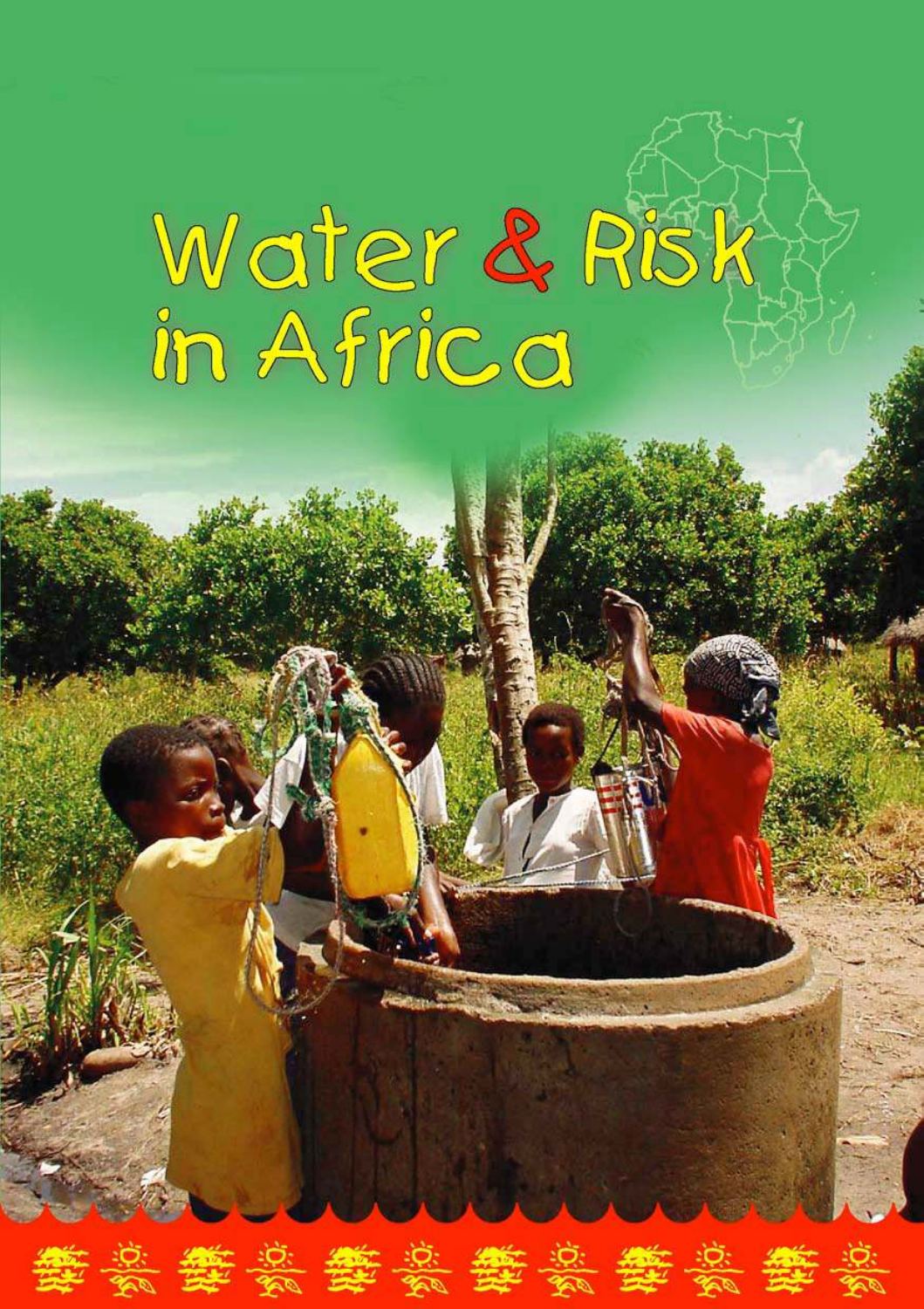# **Water & Risk in Africa** A school's guide





**UN/ISDR Africa Educational Series, Volume 1, Issue 2**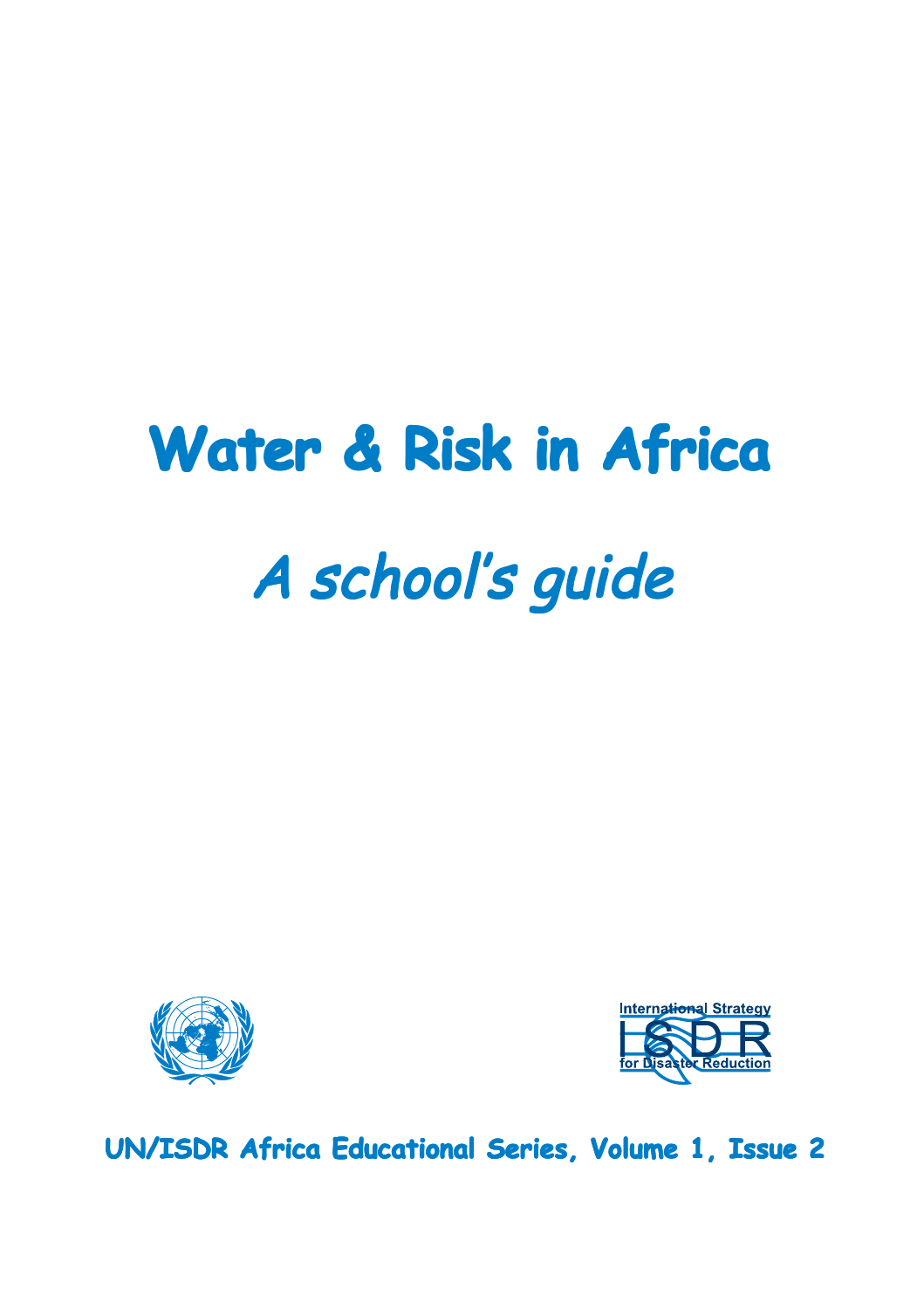This booklet is produced by **UN/ISDR Africa** 

In partnership with

#### **Umvoto Africa [Pty] Ltd**

CapeTown, South Africa

www.umvoto.com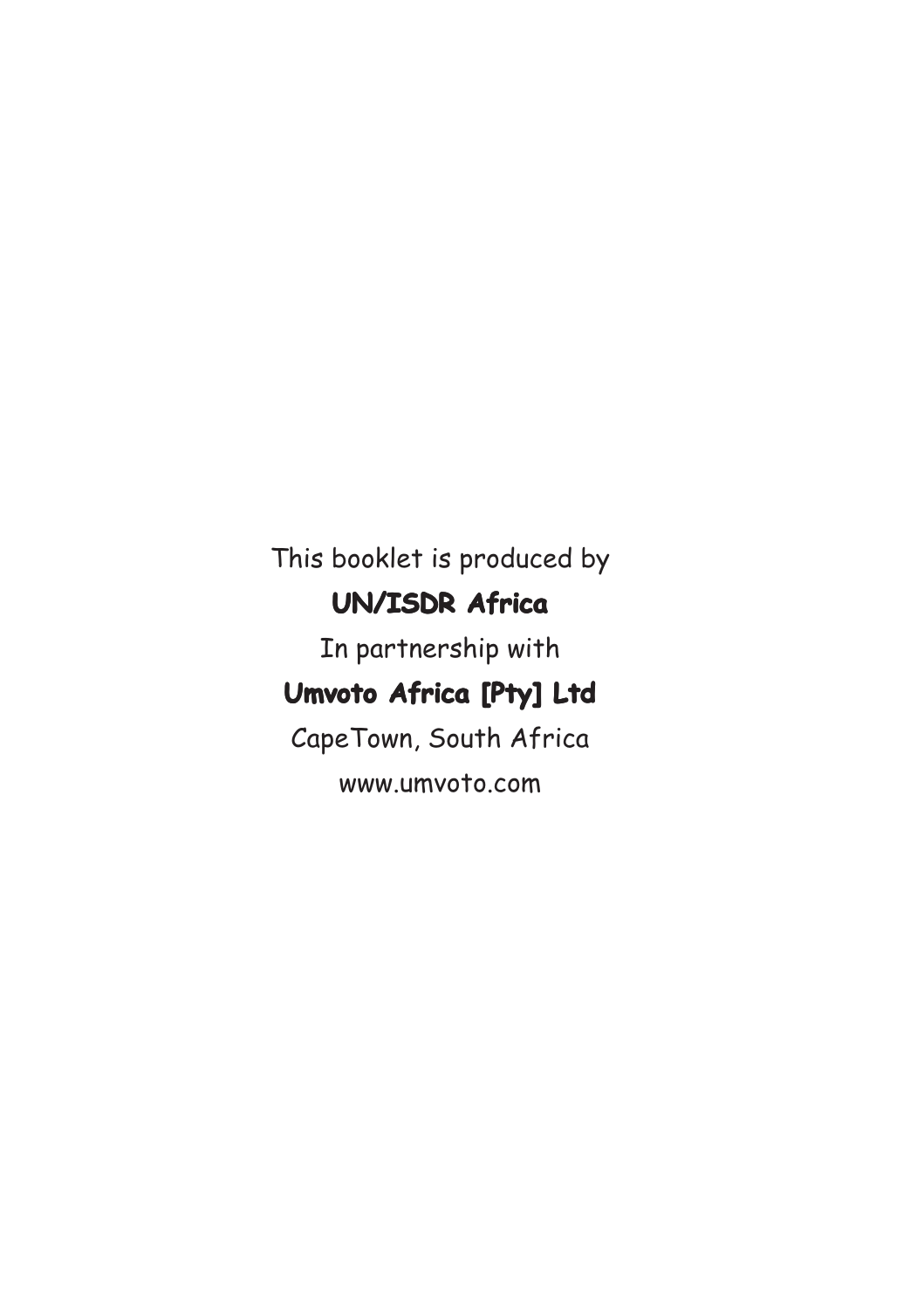#### **CONTENTS**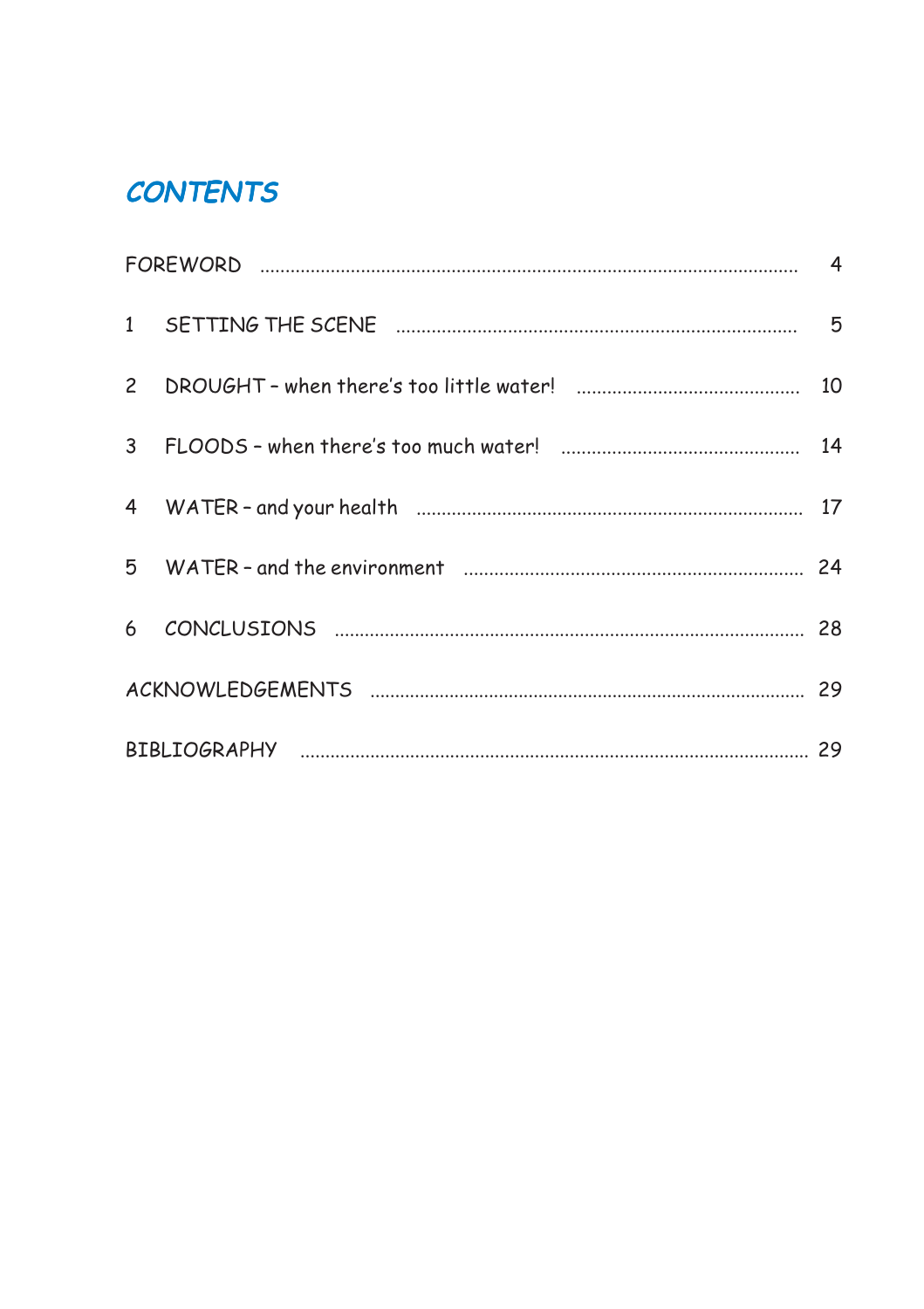#### **FOREWORD**

Dear school teacher, Dear school student,

Water and Risk... These two words may look strange one next to the other. Indeed, water is generally helpful. But it is also true that water can be harmful: too little water is risk of drought, too much water is risk of flood, water - too scarce - is risk of conflict, water - impure - is risk of disease. Worse, these risks can lead to disasters. They can destroy property and ... life.

Yet, this should not always be the case. There is much we can do. You, me, each of us, teachers and students, we can take action. In fact, we should take action because when it is a matter of life and death, we should not expect others to do it for us.

It is in the light of the above concern that the present booklet entitled Water and Risk in Africa - A School's Guide has been produced.

This booklet seeks to help you to know more about risks and disasters related to water, and also about what to do to protect lives and property.

It seeks to help you, as a teacher, to help your students to be risk aware and learn to protect their own lives and property.

Still better, it also seeks to help you, as a school student, to help your family, your relatives and your friends to protect their own lives and property.

Sálvano Briceño, Director, UN Inter-Agency Secretariat for the International Strategy for Disaster Reduction (UN/ISDR)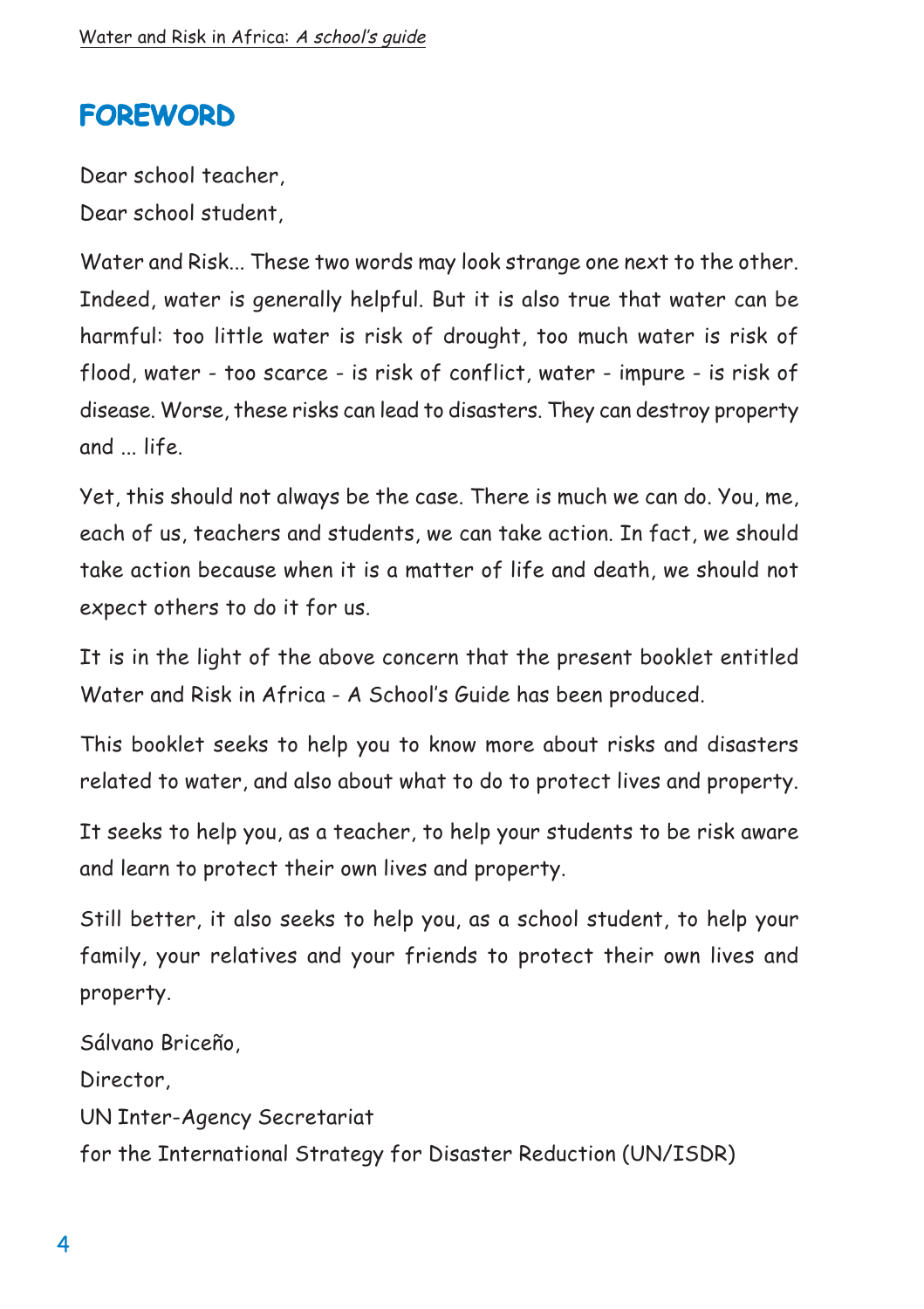# **1. SETTING THE SCENE SCENE1. SETTING**

#### 1.1 Water – the key to life...

Think about all the things we use water for – to drink, to irrigate our crops, to wash in, to generate electricity for our homes and factories, for sewage disposal, for transport and for recreation. Now think about what would happen  $if$  it ever ran out

All living things would die – we humans could survive for only about 72 hours – which is why water is used as a symbol of life in many cultures. Water is the key to life…

#### **…and disaster! disaster!…and**

Although water is essential for our survival, it can also threaten our lives.

Here in Africa we have seen what can happen when the rains are poor: dams and rivers dry up, there is famine because the crops fail, animals die and thousands of hungry people are left in a dustbowl dependent for their survival on food sent from other regions and countries. Conflict and suffering are likely.

Receiving too much water at once can be just as devastating. Landslides and floods not only destroy our homes, infrastructure and livelihoods, but also help potentially killer diseases like cholera and malaria to thrive.

Experts predict that in the years ahead, Africa will be subjected to even more frequent and intense flooding and drought because of Global Climate Change caused by world-wide pollution from industry and fires. The need to find ways to minimise the risk to life and property is therefore urgent. This booklet will help you to identify risk factors and provide a guide to help you find solutions.

Mr. Kofi Annan; the UN Secretary General, in his message for The International Day For Disaster Reductionon on 8 October 2003, had this to say:

"Better decision-making, improved planning, effective risk management, innovation in development and environmental protection activities – these are the human activities that can reduce the vulnerability of communities. To this end, risk assessment and disaster reduction should be integral parts of all sustainable development projects and policies."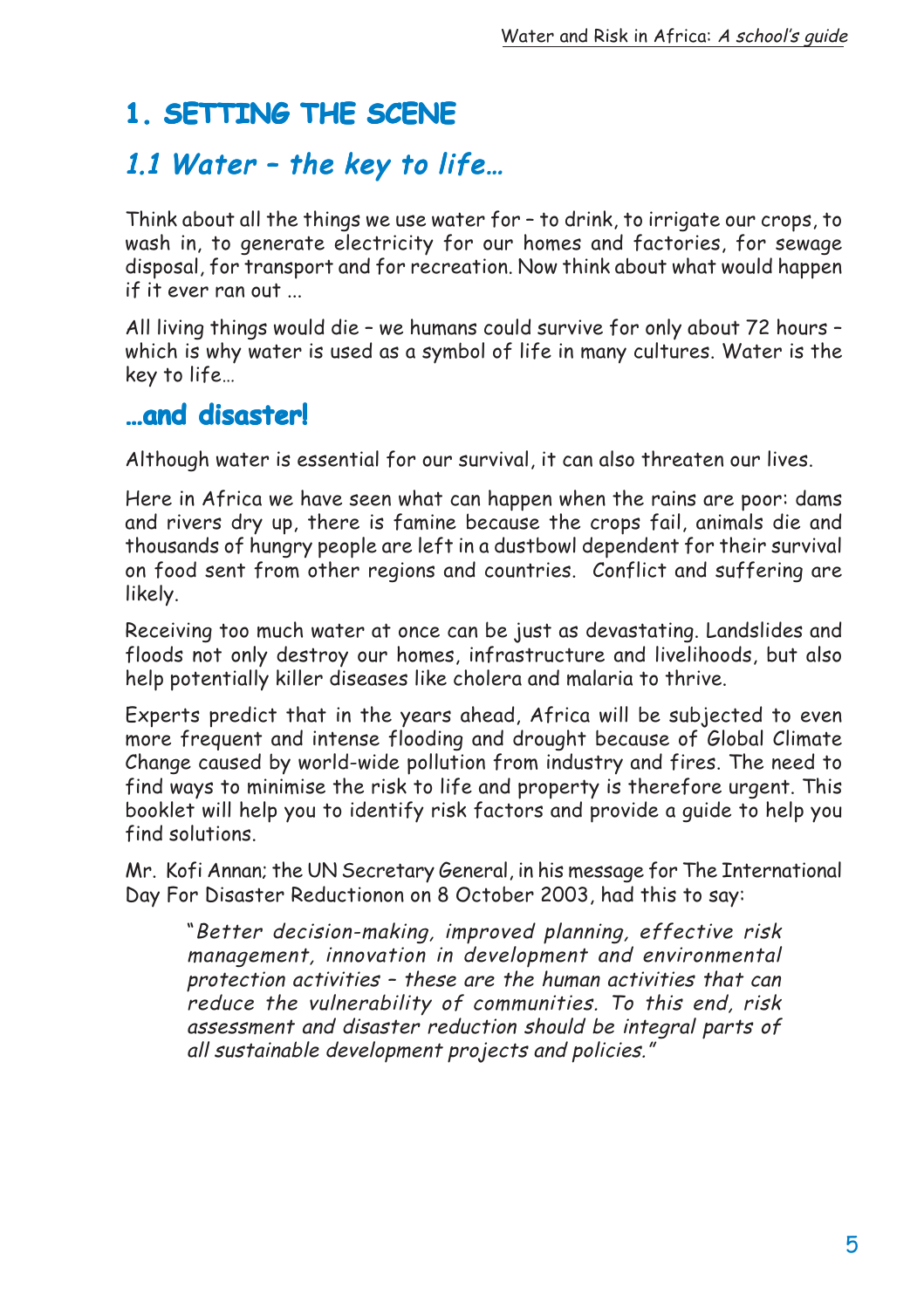We cannot survive without water.

Too much, too little or contaminated water can kill us. Globla Climate Change is increasing the risk of floods and drought. We cannot change nature ut we can reduce the risk and impacts of disaste through proper land-use and water management.

#### 1.2 Water – where in the world?

All the water that has ever existed is present today; it does not increase or decrease over time. Although almost three-quarters of our planet is covered by water, 97% of it is seawater and therefore not fit for human use. More than half of the remaining 3% of freshwater on earth is either trapped in the ice-caps or glaciers of the North and South Pole or is much too deep underground to be pumped out. This means that only 0.3% of all the water on earth is available to sustain 6.3 billion people, their livestock and crops, and all other forms of terrestrial life.

Water is recycled globally all the time by way of the hydrological cycle: evaporation occurs over the oceans, it becomes water vapour and turns into clouds through condensation and then into rain. Because evaporation is heaviest over the ocean, most rain falls within the equatorial and temperate belts in the northern and southern hemispheres. This means that while some parts of the world are experiencing floods, others might be having droughts and famine. Some of the rainwater goes into the ground to top up groundwater and aquifers and some runs into the rivers and so back into the sea.

#### Did you know?

70% of the earth's surface is covered by water?

97% of the earth's water is in the ocean?

3% of the total global water is fresh?

2.15 of all water is locked up in the polar ice caps or in glaciers?

0.6% of all water is in aquifers, most of which are more that 800m below the surface?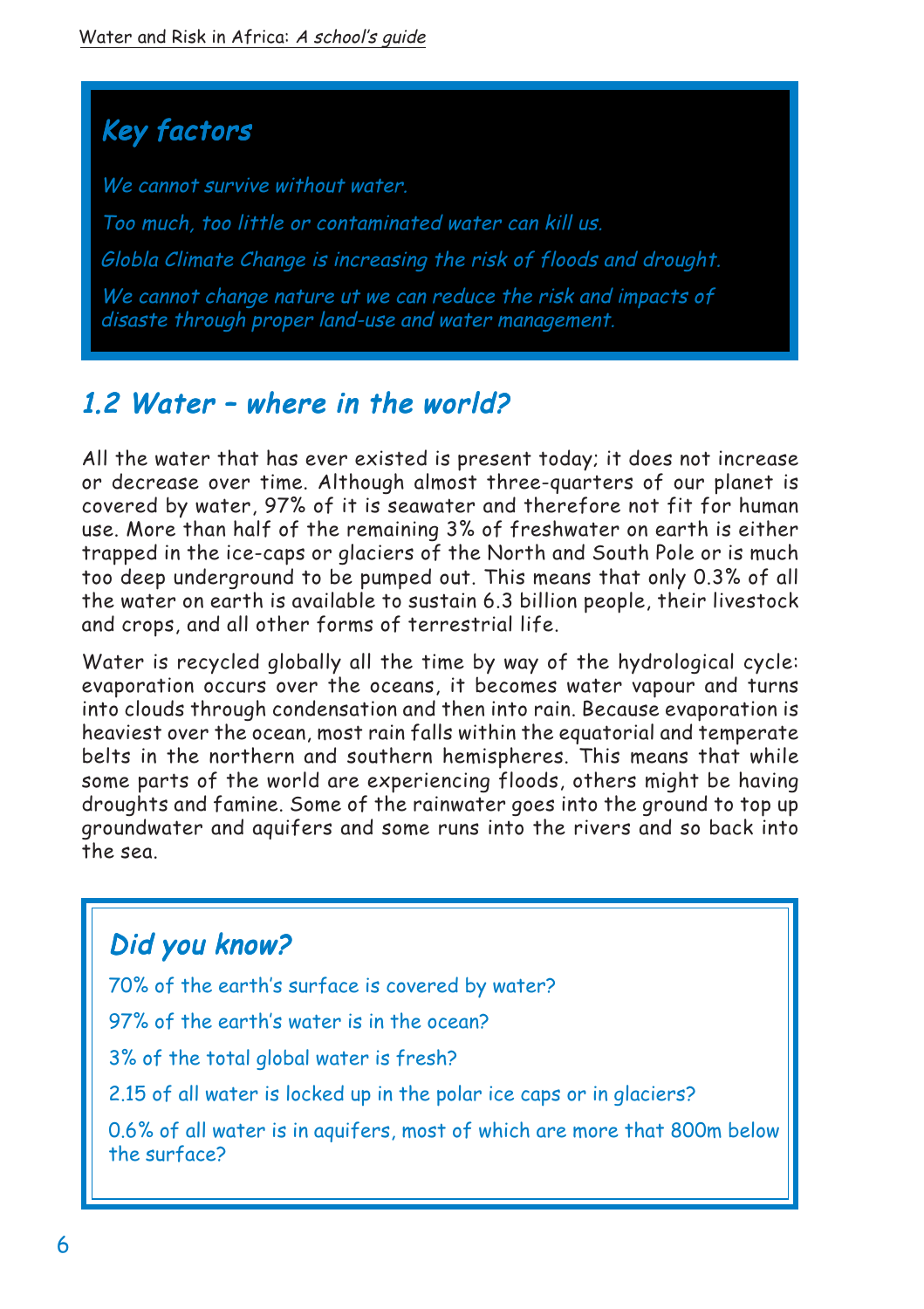Only 0,3% of the world's water supply is suitable for use by humans. Water is not distributed evenly around the world. Water is recycled via the hydrological cycle.

### 1.3 Water -where in Africa?



Sadly, Africa has only about 9% of the world's water resources but 13% of the world's population. It also has the highest population growth rate in the world, which means that the total amount of water available to each person per year is well below that of the world average. For many people in Africa, access to water involves travelling great distances. It is estimated that many of Africa's women use up to 40% of their daily nutritional intake travelling to collect water for their families.

In Africa, the highest demand for water comes from the agricultural sector. Only about 38% of the continent's population live in urban areas. The arid countries of northern and southern Africa rely heavily on irrigation for agriculture. For example, all Egypt's agricultural land is irrigated and almost a million hectares of land is under irrigation in Morocco. Agriculture uses as much as 50% of the available water in South Africa.

It is predicted that over the next 20 years, 30% more water will be needed just for farming, and that as many as 25 African countries will suffer water shortages. As a result, some countries in Africa –Algeria, Egypt, Libya, Morocco, South Africa and Tunisia – are using desalinated water (seawater from which the salt has been removed) to supplement their water supplies. Desalinating water is very expensive and therefore not an option for every country.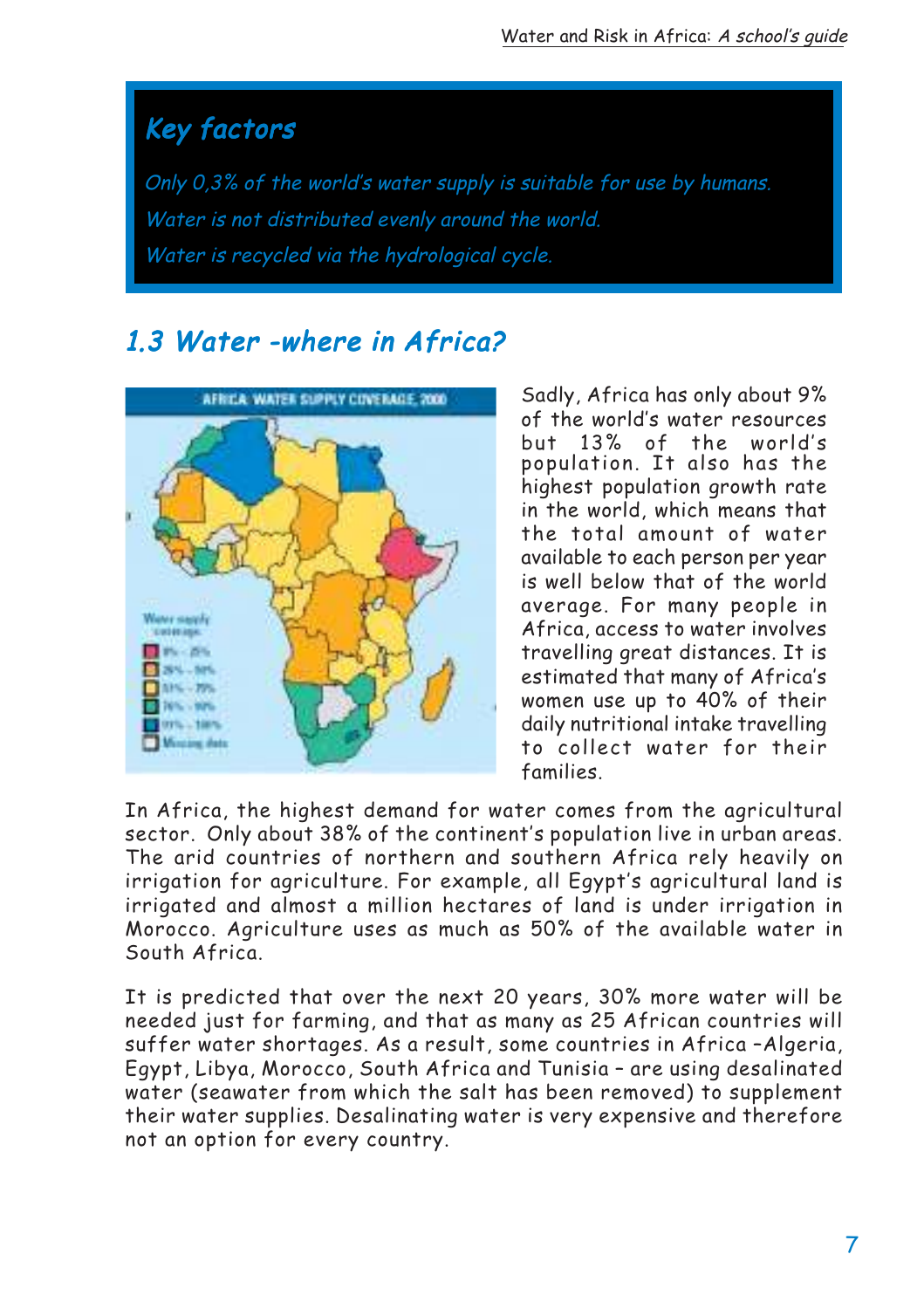Africa has only 9% of the world's water.

Africa has the highest population growth rate in the world (2,4& per annum).

It is predcted that 30% more water will be needed just for farming over the next 20 years.

Desalinated water is expensive.

# 1.4 What are the risks in Africa?

Risks related to water in Africa are mostly the result of too little or too much water, or water that is of a poor quality.

Although floods, drought and landslides are by far the most common forms of natural disasters everywhere in the world, almost a third of them occur in Africa. Let's look at some of the reasons why.

The water balance in any area depends on local climate, vegetation cover and land-use practices. Africa is vulnerable in all three categories.

- Local climate; much of the continent lies in the path of many extreme weather events, especially storms with torrential rain and cyclones, as well as heat waves – and their frequency and intensity is expected to increase as a result of Global Climate Change.
- Land-use practices; fires, overcultivation and over-grazing reduce the fertility of the soil, whilst deforestation increases soil erosion. Because of population pressures, more people are living on marginal lands or floodplains where the risk from either drought or flooding is high.



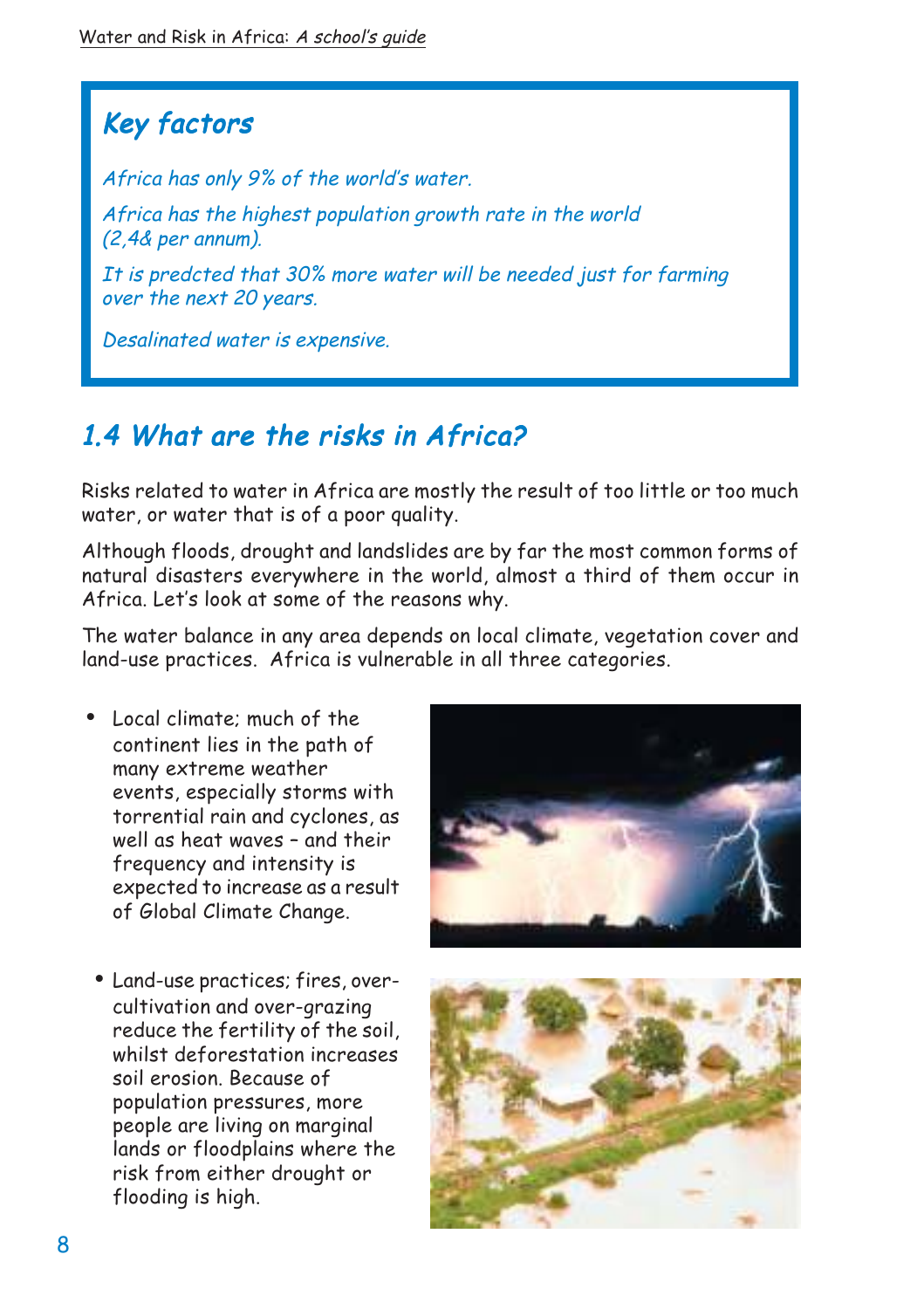There is a high risk of floods and drought in Africa because of extreme weather events.

Bad lan-use and Global Climate change are increasing the risk and impact of natural disasters.

Limited or degraded vegetation cover increases surface evaporation and run-off - 20% of Africa's rainfall is lost in this way.

- Vegetation cover; more and more land is being stripped of its natural vegetation to accommodate a rapidly growing population and this loss of the soil's protective cover creates the following problems:
	- a. Soil erosion instead of soaking into the soil, rainwater runs off the surface taking the topsoil with it. More soil is washed into the rivers which affects the water quality and also causes the rivers to start silting up, thereby increasing the risk of flooding in low-lying areas downstream.
	- b. Soil leaching nutrients that would have soaked into the soil are washed away leaving the soil less fertile.
	- c. Reduction in groundwater more surface runoff means underground water supplies are not topped up.



Let's take a closer look at the causes of water-related problems and discuss possible ways to lessen their impact!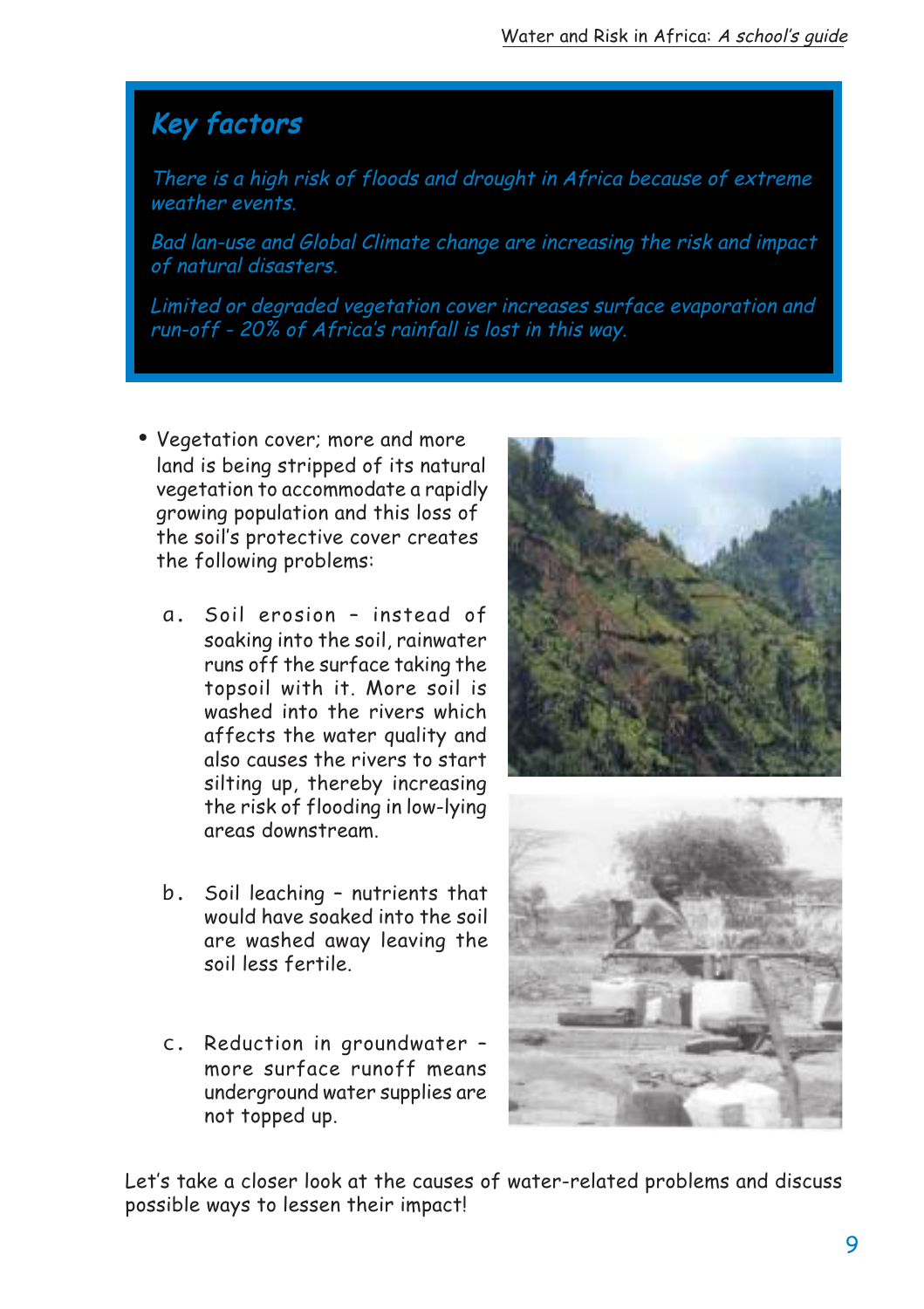### 2. DROUGHT - WHEN THERE'S TOO LITTLE WATER!

Drought is the third most common disaster in Africa. It develops gradually and often lasts for long periods of time - inevitably with disastrous and extensive impacts on all forms of life.



Droughts lead to:

- Environmental degradation including deforestation and loss of land cover, overgrazing, soil erosion, bush, and forest fires, and a reduction in biodiversity.
- A build-up of toxic chemicals in slow moving or static waters.
- Increased drudgery, mainly for the women who have the task of searching for and collecting water for household use.
- A shortage of useable drinking water and a decline in its quality, with negative health and sanitation consequences.
- Food shortages due to crop failure and animal losses which in turn leads to malnutrition and hunger.

These diverse consequences of drought place an enormous burden on the economic viability of a region and seriously retard sustainable development.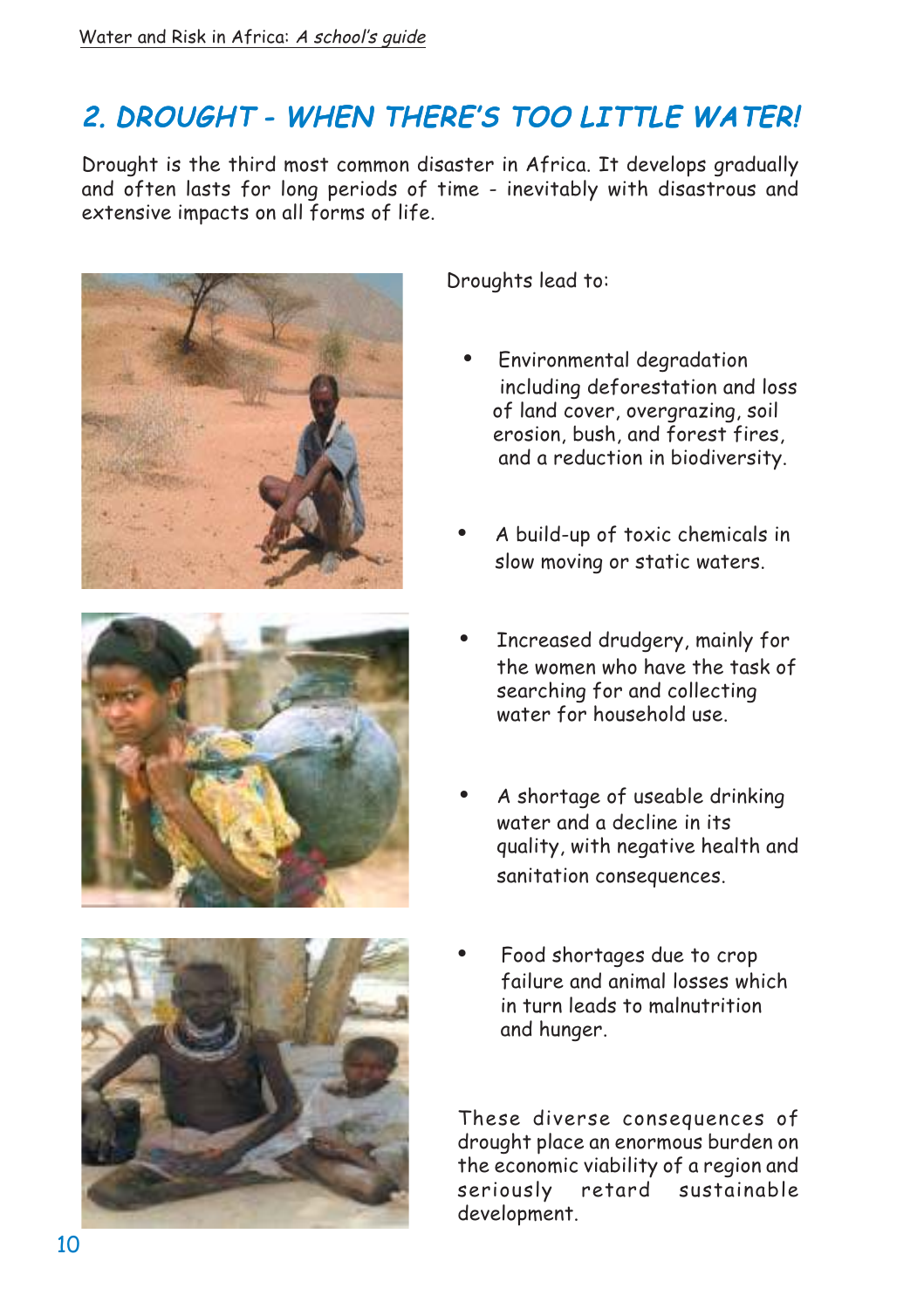#### Did you know?

Drought accounted for 31 % of all natural disasters events in Africa during 1975-2002.

The worst drought disaster in Africa killed 300,000 people in Ethiopia in 1984.

Agricultural use of freshwater is predicted to rise by more than 30% over the next 20 years.

Water losses through leaking pipes, faulty taps and evaporation are as high as 50% in South Africa alone.

UNEP estimated that over 70% of frica's agricultural dry lands are degraded as a result of over-cultivation, mismanagement of irrigated croplands, overgrazing, and deforestation.

# 2.1 Famine



A total shortage of food within a geographical area is called a famine, and causes widespread disease and death from starvation. It is the most serious consequence of drought. Famine leads to a breakdown of communities as people leave their homes to seek food and water elsewhere. Many find their way to refugee camps, which often become overcrowded with poor water supplies and inadequate health facilities.

# 2.2 Causes of drought

Drought is caused by:

- an unreliable or persistent lack of rainfall.
- reduced natural stream flow.
- reduced groundwater levels.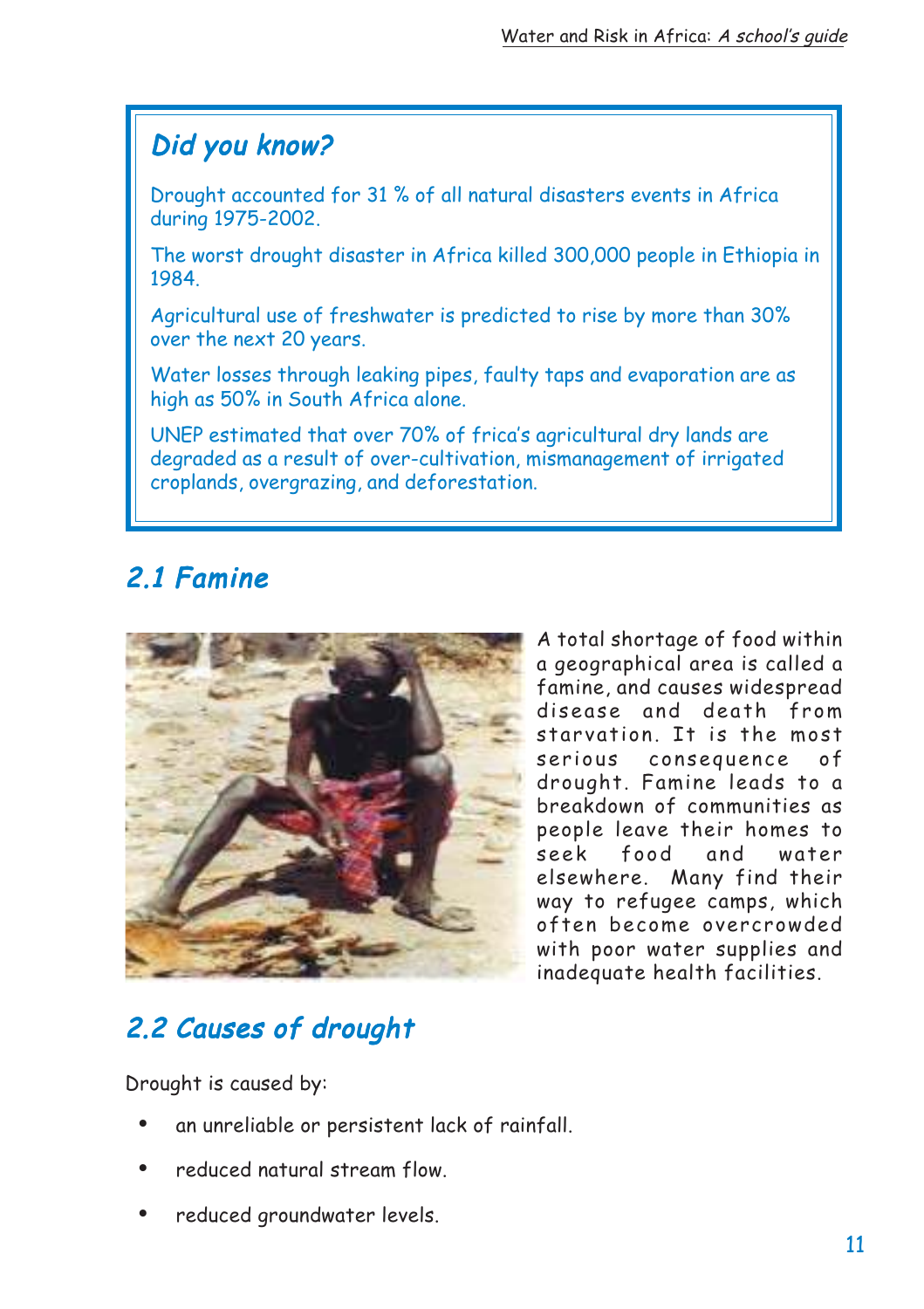### Did you know?

Most deaths are related to famine occur in the semi-arid areas of sub-Saharan Africa. The UN has estimated that between 1968 and 1985, Famine killed as many as 250,000 people and 12 million cattle in the Sahel, with a further 10 million people having to abandon their homes to search for food and water.

• insufficient soil moisture to maintain average crop growth and yields.

All four conditions apply to Africa. Firstly, the annual rainfall in Africa has dropped causing most of the continent to become drier - for example, Lake Chad is only 5% of the size it was 35 years ago. Secondly, the higher rate of evaporation and runoff caused by land-clearing, deforestation, overgrazing and over-cultivation have led to increased soil erosion and leaching as well as less moisture in the soil, resulting in either crop failure or poor harvests. Silting up of rivers from surface runoff handicaps the natural flow of streams.

The long-term forecast is that many parts of southern Africa, particularly those that are already arid, will become even drier because of Global Climate Change. We therefore urgently need to find ways to reduce the risk and impact of drought.

#### $2.3$  What we can do?

When the life of the community is threatened by a water shortage, it makes sense for everybody to use every little bit of water there is very carefully and make sure they do not pollute it. At a community level we also need to make sure that we capture all the water that nature provides and not lose any to increased evaporation and runoff. Think of some ways in which your community could prepare for a drought – here are some ideas for you:

- Educate people about the damage caused by bad land-practices.
- Appoint a management team to protect and manage the community's water supply to ensure that no water is wasted.
- Introduce sustainable dryland farming whenever possible to improve production by way of careful soil conservation and rejuvenation; for example, planting grass and legumes improves the nitrogen content of the soil, whilst mulching helps to reduce to keep the moisture in soil. Cultivating along the contours reduces water erosion.
- Grow drought resistant plants and crops.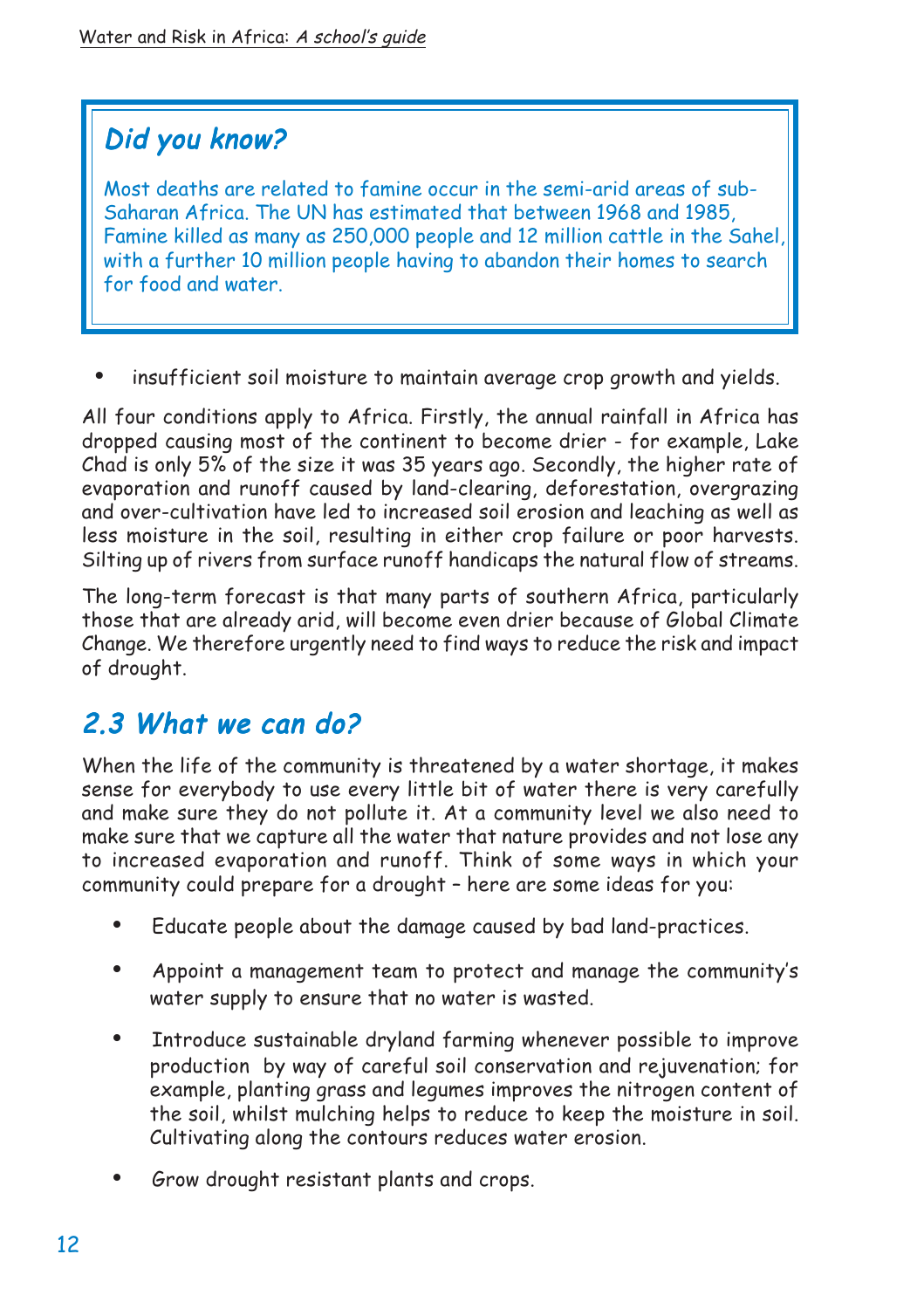The risk of drought is high in Africa because annual rainfall is dropping and poor land-practices are increasing.

Good land-use and propoer water management can reduce the risk.

Dry land farming and the cultivation of drought resistant crops can lessen the impact of drought.

Produce and store extra crops and fodder in case of drought the next season.

- Be prepared for a drought by growing extra food in case the next crop fails; build up fodder reserves for livestock.
- Introduce herd diversification; keeping different types of animals with different grazing habits and bredding cycles reduces the stress on grazing lands.
- Collect rainwater in rainwater tanks, recycle 'grey' water (for example use washing for irrigation).
- Eliminate losses by immediately repairing leaking pipes and ensuring that taps are not left running.

#### Learning from tradition

The traditional pattern of agricultural land use in the Sahel was well adapted to uncertain rainfall conditions. Generally speaking, the northern zone, with a mean annual rainfall of 100-350 mm was used for livestock, while the southern Sahel, with a rainfall 350-800 mm, was used for rain fed crops. This system permitted a degree of flexible inter-dependence. Herders followed the rains by seasonal migration, while the cultivators grew a variety of drought-resistent subsistence crops, including sorghum and millet, to reduce the risk of failure. Fallow periods were used to rest the land for perhaps as much as five years in order to maintain the fertility of the soil. In the abscence of cash economy, a barter system operated between herders and sedentary farmes.

Source: Smith, K. 2001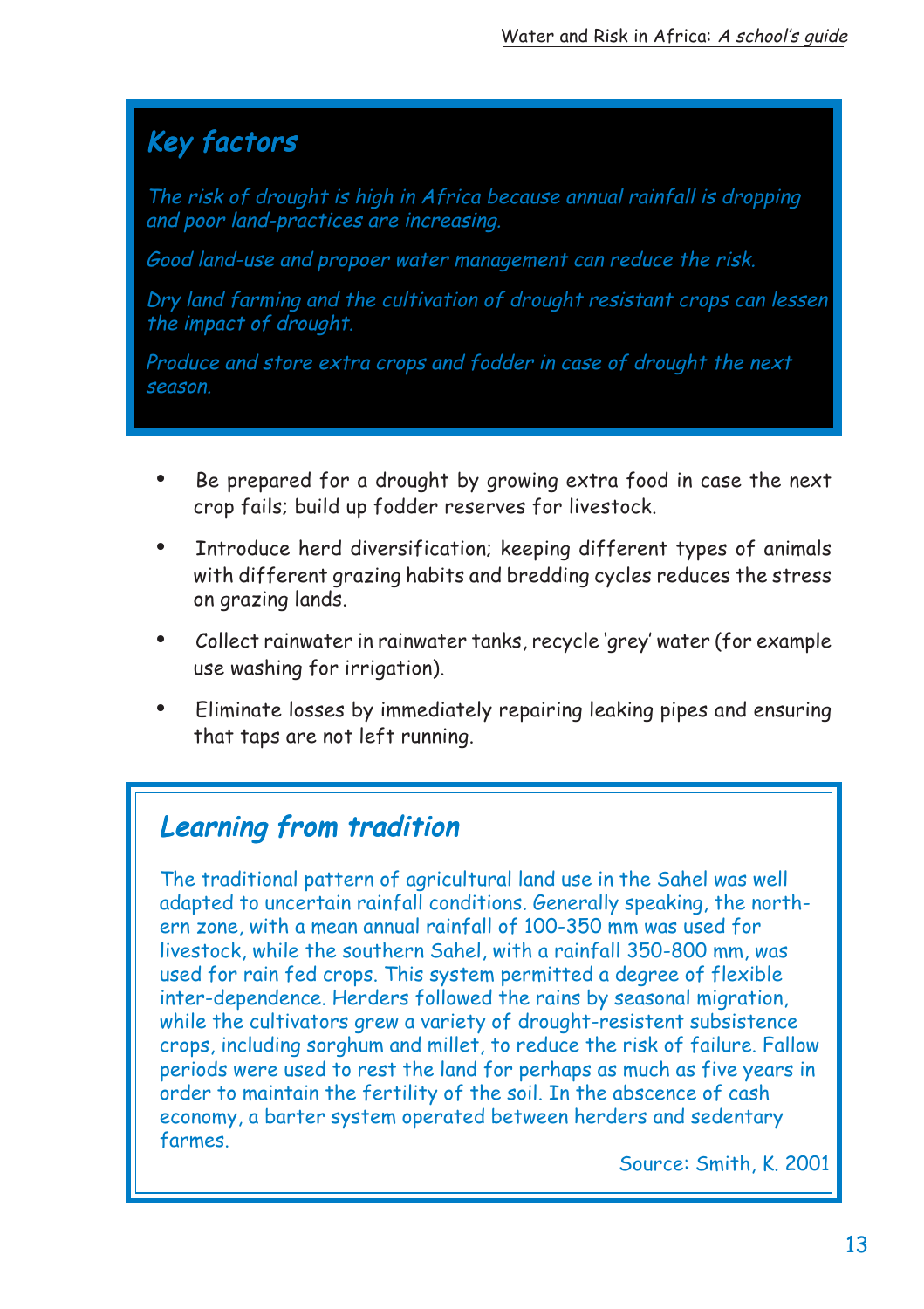#### **3. FLOODS - WHEN THERE'S TOO MUCH WATER WHEN WATER3. - WHEN THERE'S**

Floods can help us, but they can also be life threatening. Floods have been a feature of life in Africa for thousands of years. Seasonal flooding helps by keeping the soil fertile. It does this by depositing fresh silt and flushing out the salts which accumulate in the surface layers of the soil. For example, the higher agricultural output on the floodplains of west Africa is due to seasonal flooding and not irrigation. The flood cycle helps sustain the health and productivity of wetland habitats and maintains their biodiversity. In the past, these annual floods provided enormous benefits as the floodplains created were amongst the most productive ecosystems on earth.

More recently, however, floods have become associated with loss and devastation as almost every year we learn that somewhere in Africa, floods are destroying infrastructure, livelihoods, and property. They also give rise to health risks from serious diseases such as cholera and malaria.

### 3.1 Causes of floods

Floods are caused by:

- Global and localised weather events such as cyclones and thunderstorms.
- Poor environmental and land-use management.
- Living in high-risk areas.

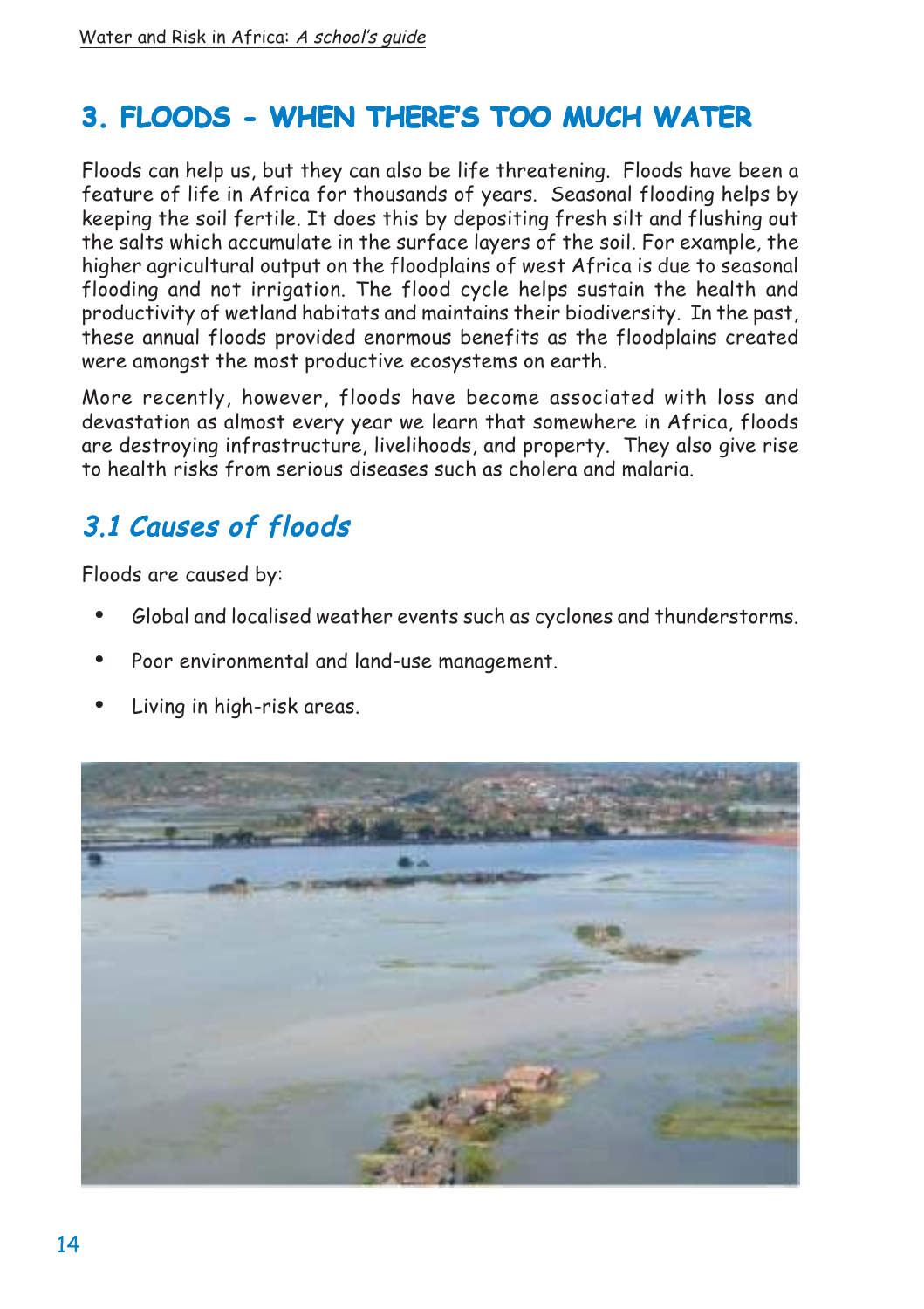The risk of floods is high in Africa. Floods can be good for the soil but life threatening to people.

Disaster response plans is important.

The risk and impact of floods can be reduced by good land-use and water management.

All three causes of flooding occur in Africa, which puts us in a high-risk category. Climate-wise, many parts of Africa have severe seasonal thunderstorms which result in more localised, rapid-onset flash floods, often accompanied by devastating landslides on steep slopes. In addition, parts of east Africa lie along the paths of powerful cyclones that develop in the tropical Indian Ocean. These can result in extensive flooding over wide areas, often affecting more than one country. It is predicted that Global Climate Change over the coming decades will result in more major cyclones and other extreme weather events.

For centuries, people lived on floodplains because of the abundance of water and the fertile soil. The annual floods were predictable and the people moved out before the first big rains and then returned to farm as the waters retreated. In recent years, the damming of rivers has changed this pattern. Regulated river flows mean that people no longer see the need for retreating from floodplains during the rainy season. Overcrowding can also prevent them from doing so. Unexpected releases of floodwater from dams have added to flood disasters. For example, in 1999, floodwaters released from large dams on the Niger inundated at least 200 communities, killing more than 1000 people. The inhabitants were warned too late to evacuate.

As we have seen, both vegetation and soil are important for soaking up water. Flooding will be slower if the soil is permeable and there is good plant cover. Deforestation, overgrazing, and fires, especially on steep slopes, greatly increase runoff and erosion which in turn increases the silting up of rivers, thereby increasing the risk of flooding, since shallower rivers overflow their banks more easily.

In urban areas, the clearing of vegetation for paving ("surface hardening"), increases the amount of water lost through storm water runoff.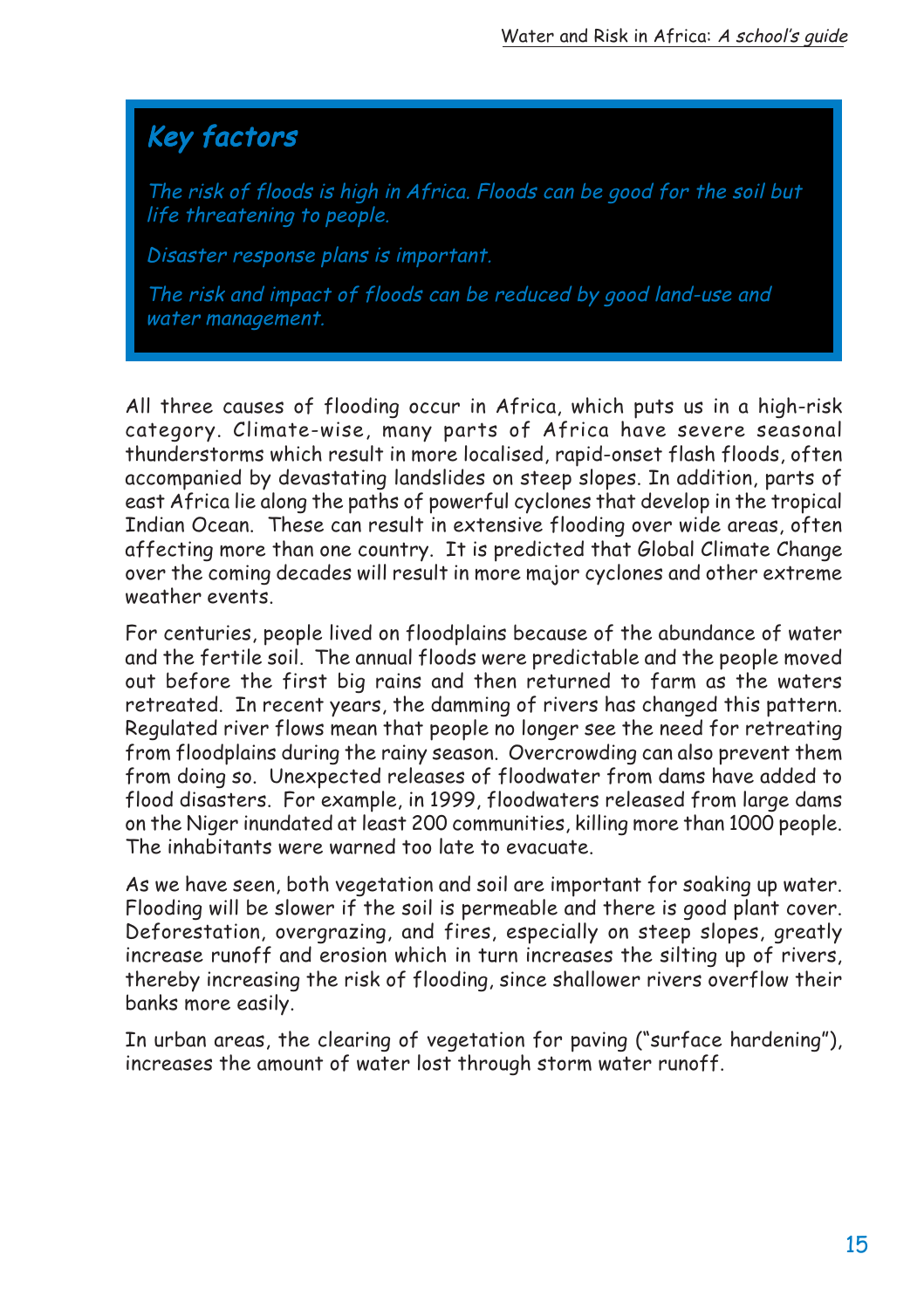#### $3.2$  What can we do?

Picture a deluge of water falling on your community – as in a cyclone or serious thunderstorm! All that water is drowning the land and swallowing up homes, people and livestock - especially those in low-lying areas. What can we do? In an emergency situation – as in a flash flood – we must move as fast as we can to higher ground.

Do you agree though, that it would have been better to have had some warning system of flooding and some emergency plans in place? Best of all would have been to have taken preventative steps.

The following is a list of suggestions from which you can select those most appropriate to your local conditions.

- Assess where and how your community is at risk from floods.
- Involve the community in finding solutions to the risks identified.
- Disaster response plans should be developed within the community, which include an early warning system, evacuation plans for people and livestock, temporary accommodation, emergency food and water stocks.
- Develop physical flood control structures such as overflow channels and river diversions.
- Avoid setting up permanent structures (for example houses) in areas vulnerable to flooding. These include:
	- a. the low-lying parts of floodplains.
	- b. the low-lying parts of coasts and deltas.
	- c. areas below unsafe or inadequate dams.
- Educate people about correct land use so that soil erosion does not add to the problem.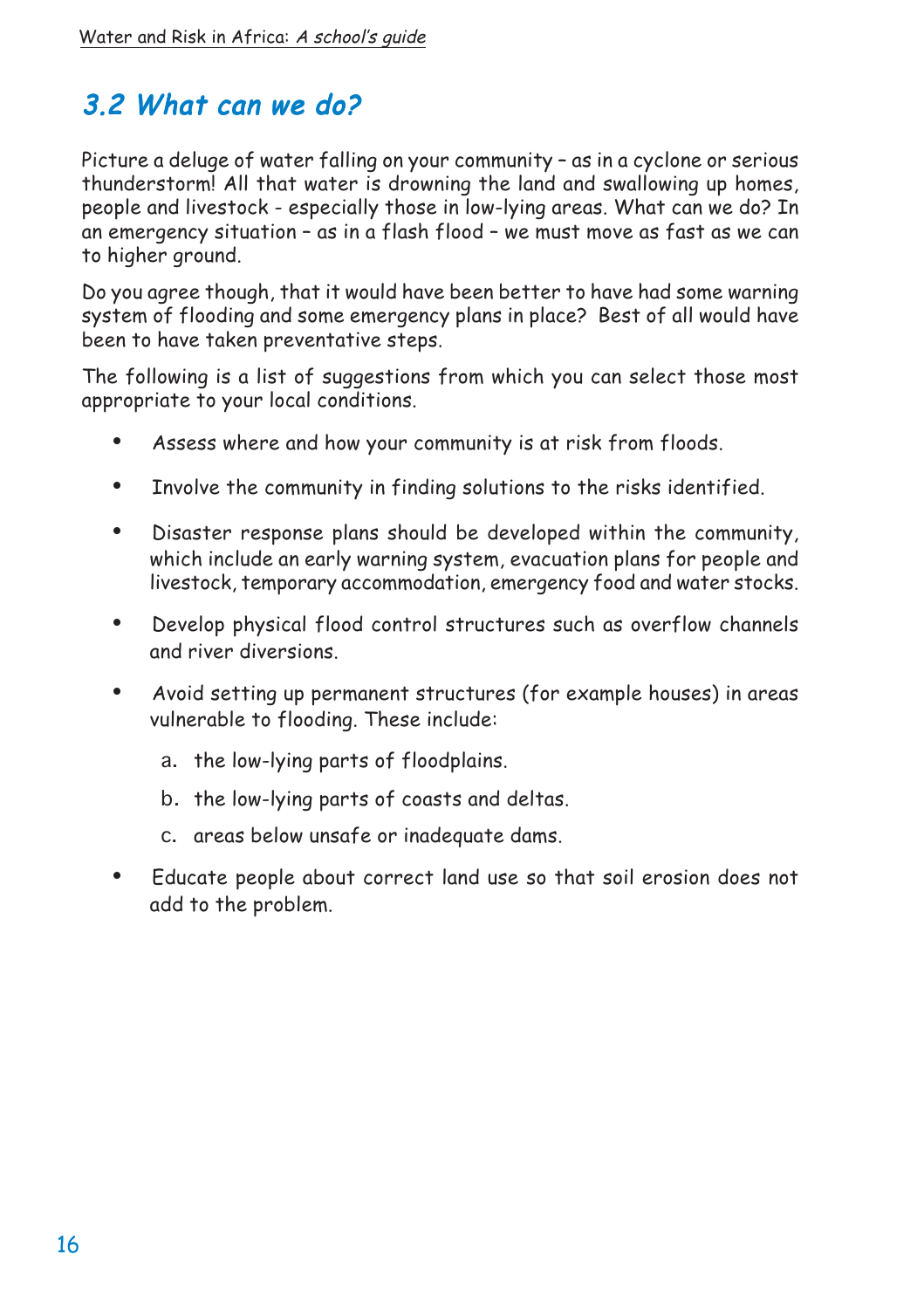### 4. WATER - AND YOUR HEALTH

We cannot survive without water but it has to be clean water because many life-threatening diseases are carried in contaminated water. The biggest cause of contamination is human waste that has not been disposed of correctly - usually because of inadequate sanitation. The resultant diseases are spread through poor hygiene putting entire communities at risk.

Disasters such as drought or flooding increase the risk of disease by disrupting a community's water supply and in so doing, creating the sanitation and hygiene problems that lead to contaminated water.



Some of the other ways in which water can affect our health are:

- Malnutrition without water our crops would die and we would not have enough food to keep us healthy. Diseases such as kwashiorkor occur in children who do not receive enough protein.
- Skin and eye infections (trachoma) and tuberculosis.
- Water-borne diseases such as cholera, typhoid, viral hepatitis, dysentery and diarrhoea.
- An increase in malaria and bilharzia because both the malaria-carrying mosquito and the bilharzia carrying snail love stagnant water – these diseases pose some of the greatest health risks to people throughout Africa.
- Water supply projects like dams and reservoirs can become a breeding ground for 'vectors' (carriers) of water-related diseases.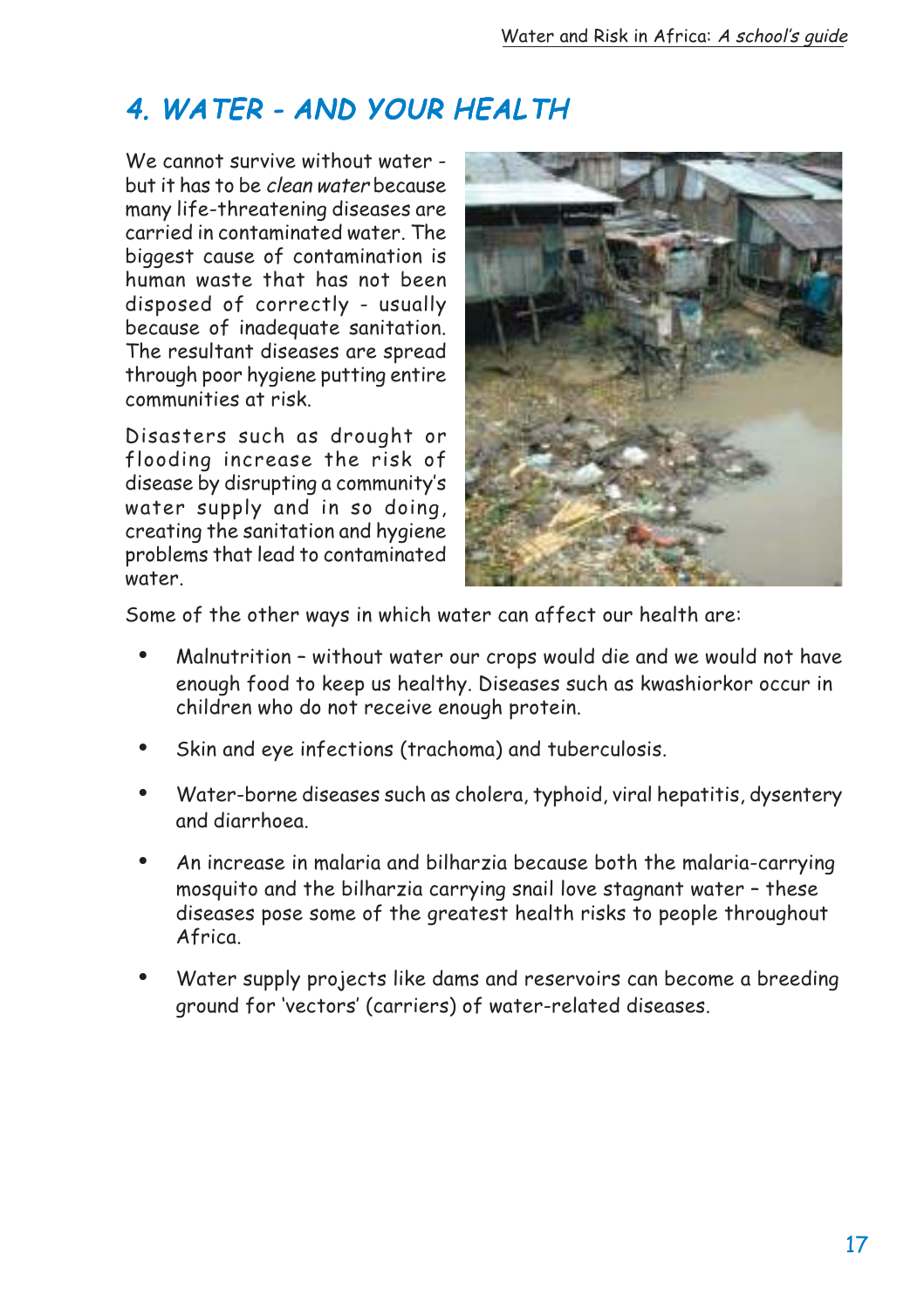#### 4.1 Water, sanitation and health

Research has shown that good hygiene and proper sanitation are the most important factors in reducing the risk of death from diarrhoea and parasitic infections.

For a community to dispose of its waste safely, a good sewage system is needed. This would involve waste and water being piped from household latrines to sewage treatment plants rather than being dumped into the river. Because much of Africa has either poor or no sanitation facilities, improper disposal of human and animal waste is common. Diarrhoea-causing diseases such as cholera, typhoid and dysentery spread quickly in these conditions, which makes poor sanitation in Africa a cause for great concern.

Water contamination is not the only problem. Inadequate hygiene contributes significantly to health issues – for example, investigations have shown that hand washing with soap or ash reduces the incidence of diarrhoea by as much as 35%. Obviously, the better the supply of water the more chance there is of people practising good hygiene. Unfortunately, Africa has the worst rate of water supply in the world as well as low sanitation levels, which makes its people very vulnerable to water-related diseases.

#### $Cholera$ :

Cholera is a highly infectious and often deadly bacterial disease that is found in contaminated water. Floods and drought increase the risk of water supplies becoming contaminated. Drought also causes people to adopt less hygienic practices which again increases the risk of cholera spreading.

People usually get Cholera from drinking untreated or unboiled water that is contaminated by infected faeces, or by eating fruit and vegetables that have either been washed in contaminated water or handled by infected people.

In the human body the bacteria irritate the wall of the intestine, leading to vomiting and severe diarrhoea. Death results from dehydration and shock due to loss of body fluids.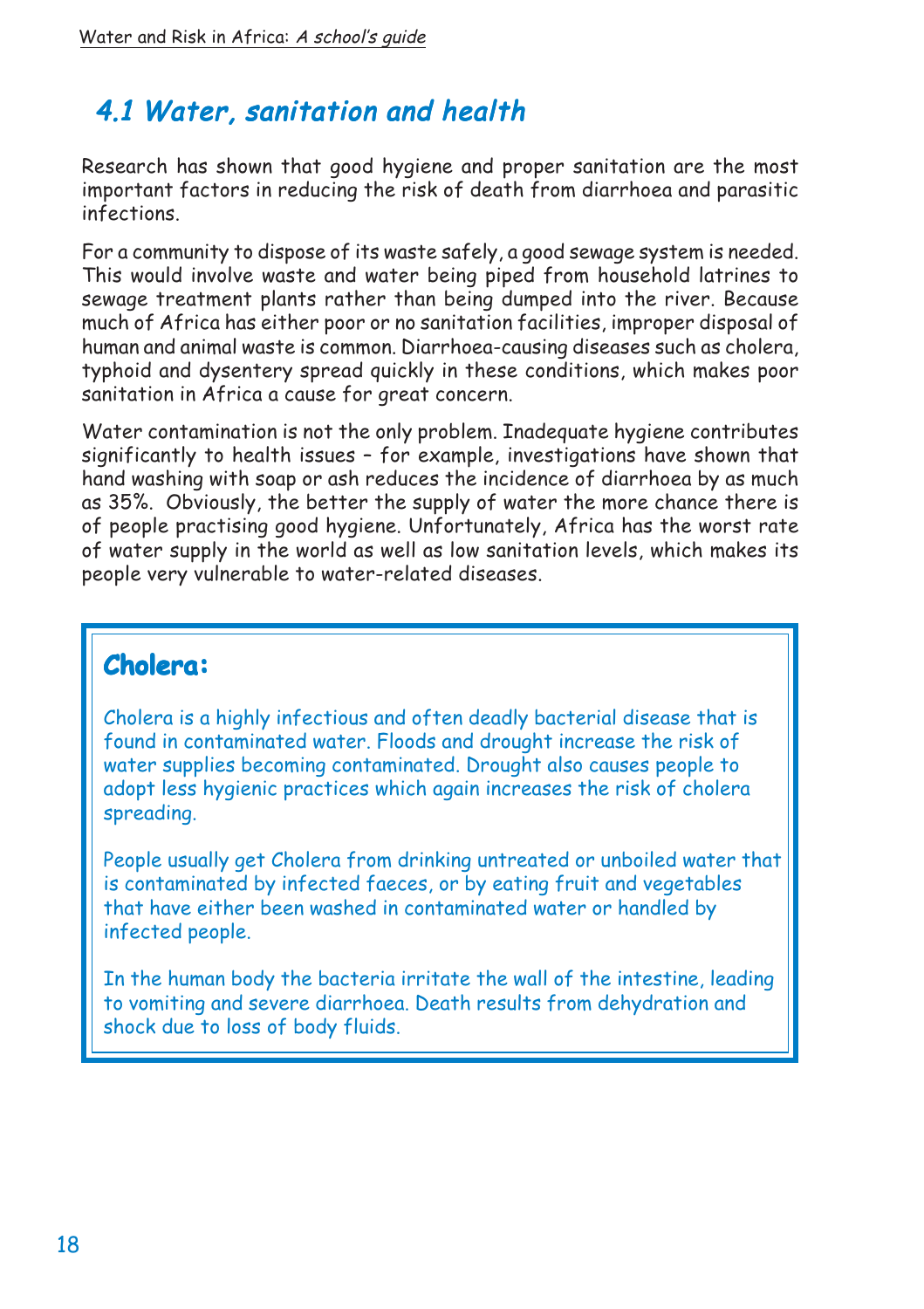#### 4.2 What can we do?

- Personal hygiene is vital, but do not use contaminated water for this purpose.
- Hands should always be washed after going to the latrine and before preparing food.
- Fruit and vegetables should be washed in clean, uncontaminated water before eating – use cold, boiled water if you are unsure about the water.
- Make sure water is handled and stored in such a way that it cannot be contaminated.
- If latrines are not available, dispose of waste safely, by burying it, for example – do not dump it in nearby rivers and wetlands.
- Promote public health by talking to your community about health issues, especially the need for hand washing.
- It is important to include traditional hygiene practices and beliefs in education programmes.





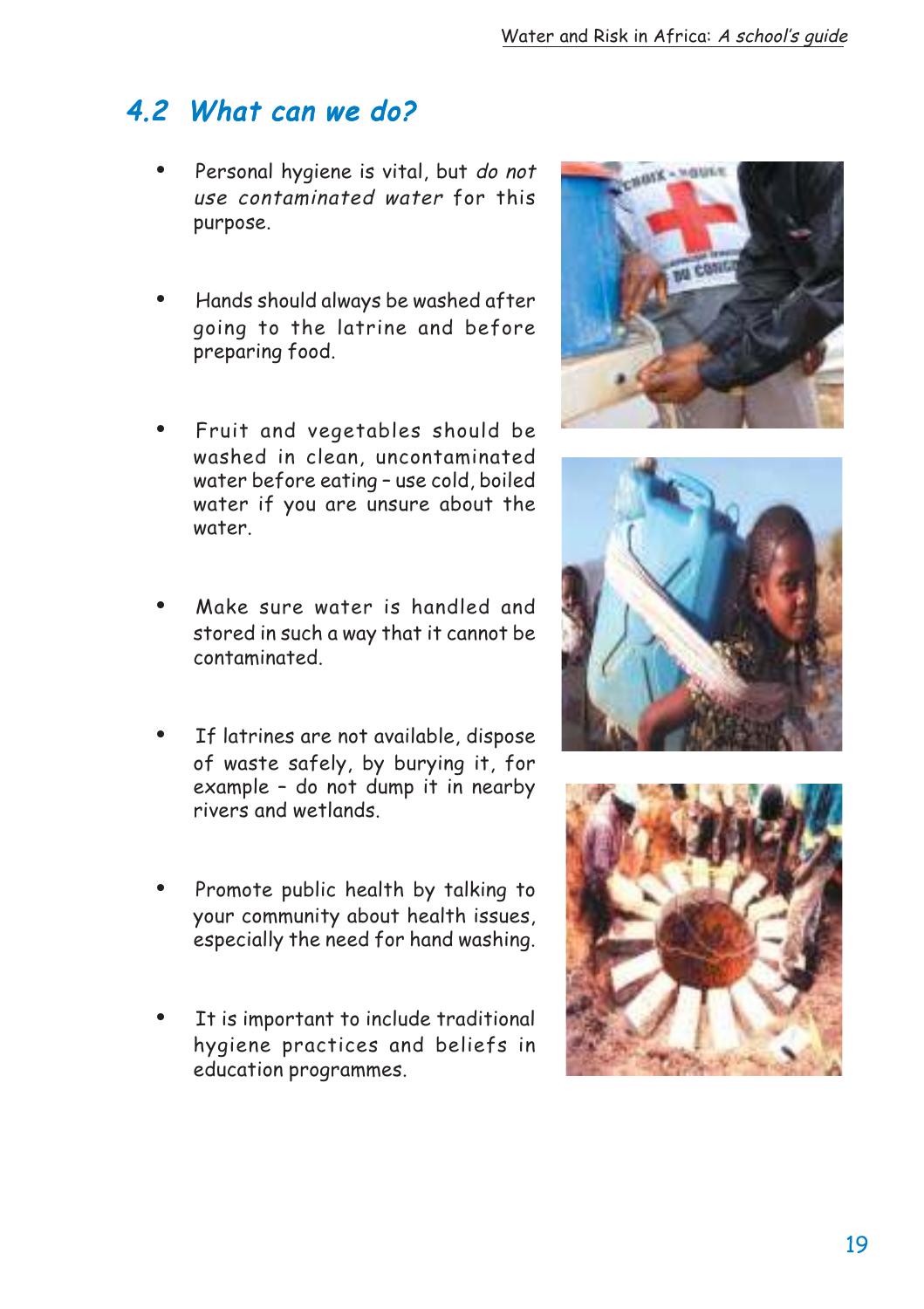#### 4.3 Water and contamination

Human waste is not the only pollutant of water. Pollution from agriculture, waste dumps, mining and industry can find its way into surface and ground water, and when it does, the health risks are severe:

- High concentrations of nitrates (from agriculture) in drinking water result in oxygen-starvation in the brain. This is especially dangerous for babies (Blue Baby Syndrome).
- Benzene, a component of petrol, is carcinogenic (causes cancer).
- Most heavy metals are toxic. For example, arsenic is carcinogenic, lead damages the nervous system, cadmium results in kidney problems, and chromium causes severe skin reactions.
- Most organic components of products like pesticides, tar and solvents are toxic; they can lead to kidney and liver problems, heart problems, damage to the nervous system, cancer, and skin problems.

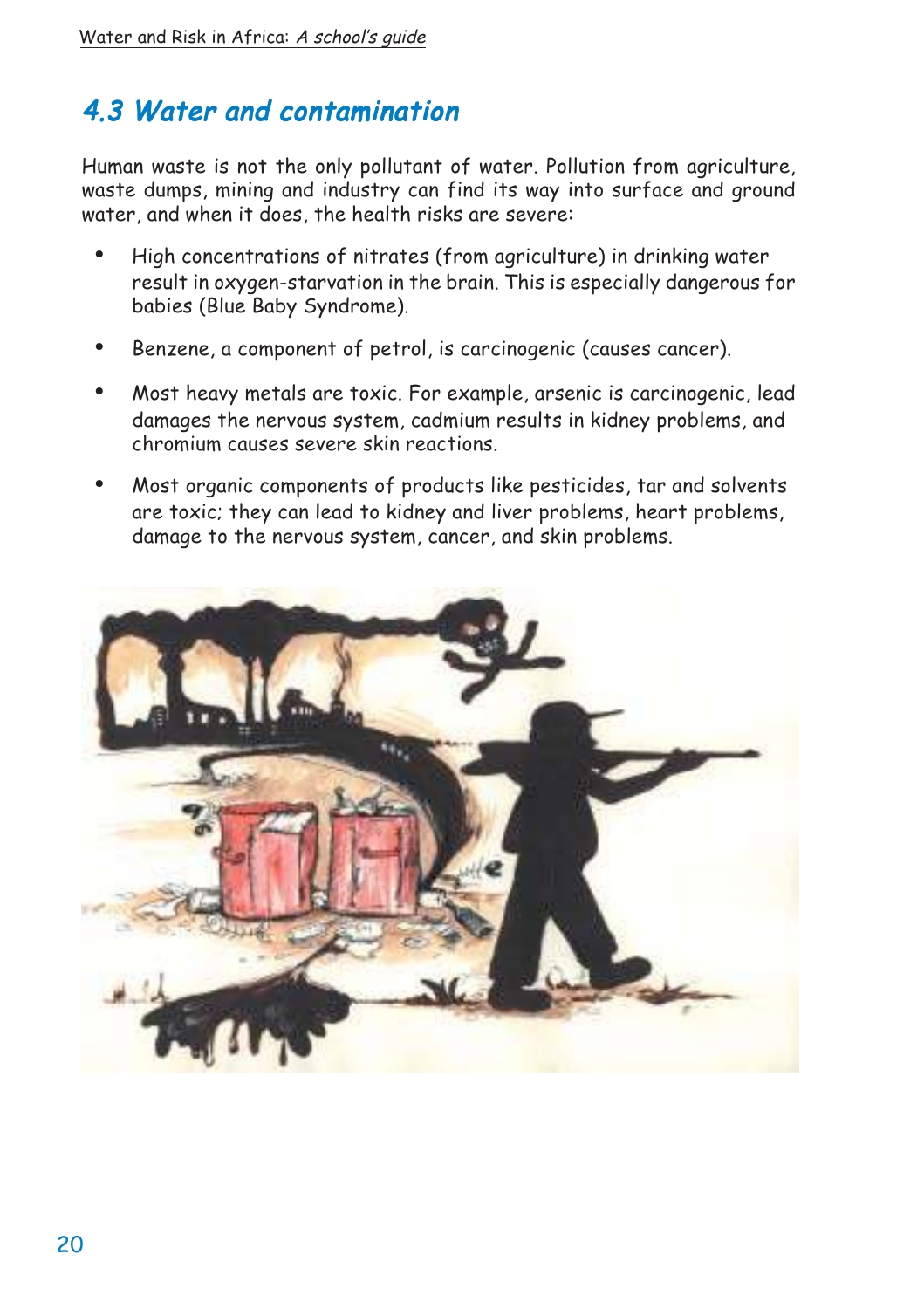#### $4.4$  What can we do?

- Do not use water for washing or drinking from a source that is polluted.
- Do not dump your waste near a water source use official waste deposits.
- Do not use water from a borehole that is sited close to an industrial area.
- Avoid contaminating the environment and especially water sources with any kind of chemical substances.



#### 4.5 Water - related diseases

Some of the worst parasitic diseases are transmitted by creatures that live in or near stagnant, contaminated or slow-moving water. Bilharzia and Malaria pose some of the greatest health risks to the people of Africa. If we are to reduce the risk we need to understand their lifecycle.

#### **MALARIA**

Malaria is one of Africa's most serious health risks. Each year 1.5 – 2.7million people die from it, of whom 90% are children under the age of 5. In everyday terms, Malaria kills an African child every 30 seconds.

The fact that Malaria is on the increase in Africa is of great concern. There are several reasons for this:

• Changing climatic conditions are creating more favourable conditions for mosquitoes. Flooding, in particular, creates additional mosquito breeding areas.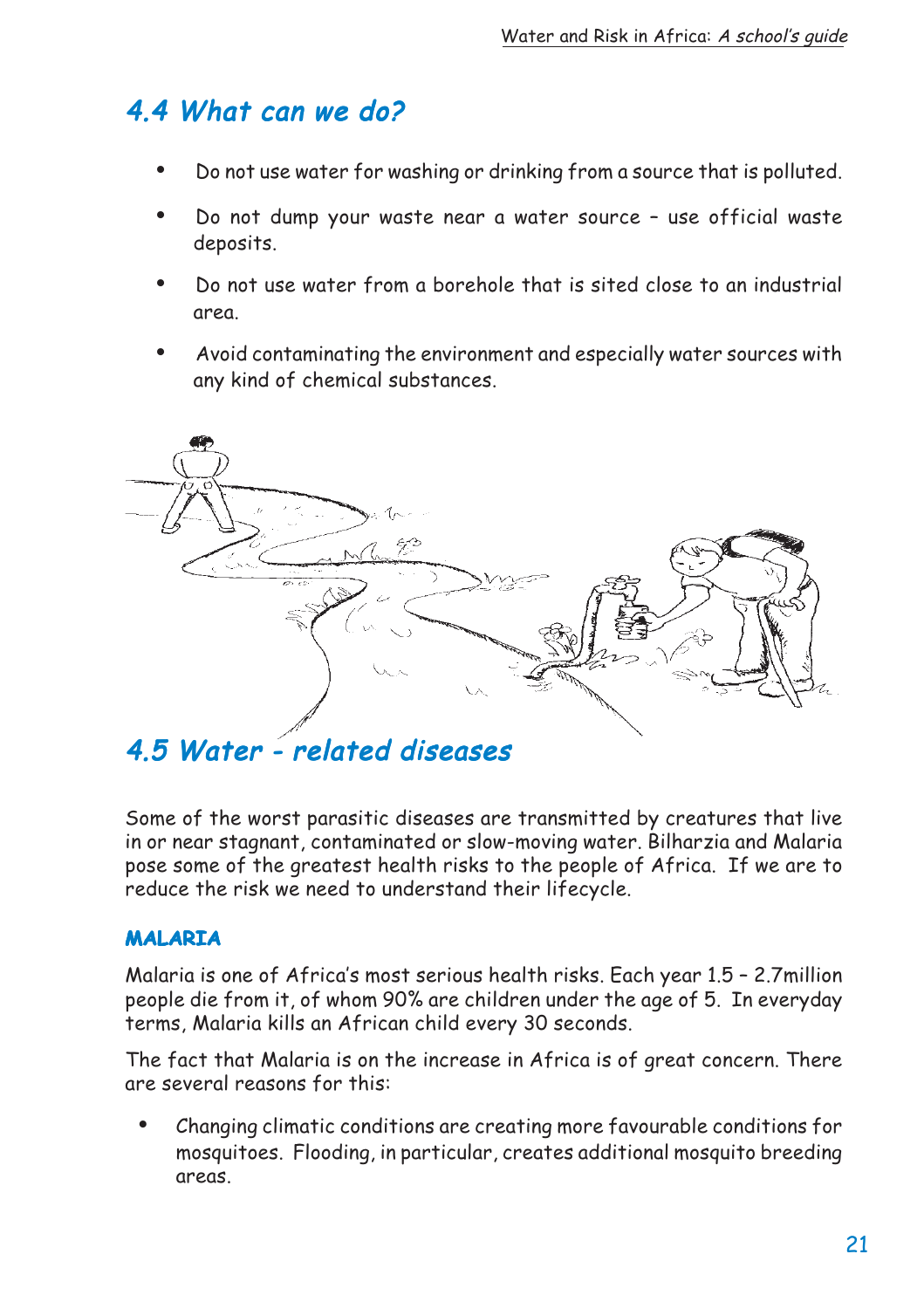#### **Malaria**

The malaria parasite enters the human host when an infected Anopheles mosquito sucks up human blood. The female mosquito needs blood to provide the nutrients and energy she needs to mature her own eggs. If she takes an infected blood meal from someone suffering from malaria, she becomes parasitized. Inside the mosquito the parasites develop and find their way to the mosquito's salivary glands. The next time she takes a blood meal (about 10-14 days later), the parasites are able to infect the next human host. Inside the human body, the parasites go through a series of developmental stages, infecting the liver and red blood cells. Malaria symptoms usually appear 9-14 days after infection.

Symptoms include fever, headache, vomiting and other flu-like symptoms. Untreated, malaria can cause death by infecting and destroying red blood cells and by clogging the capillaries that carry blood to the brain or other vital organs.

- There is a rapid spread of malaria parasites, which have grown resistant to the present range of anti malaria medication.
- Wars often force large numbers of people to flee their villages and settle in malaria-prone areas under poor conditions. It is estimated that up to 30% of all malarial deaths occur in areas of political strife.
- Some water development projects create new breeding sites for mosquitoes.
- Some countries cannot afford to spray.

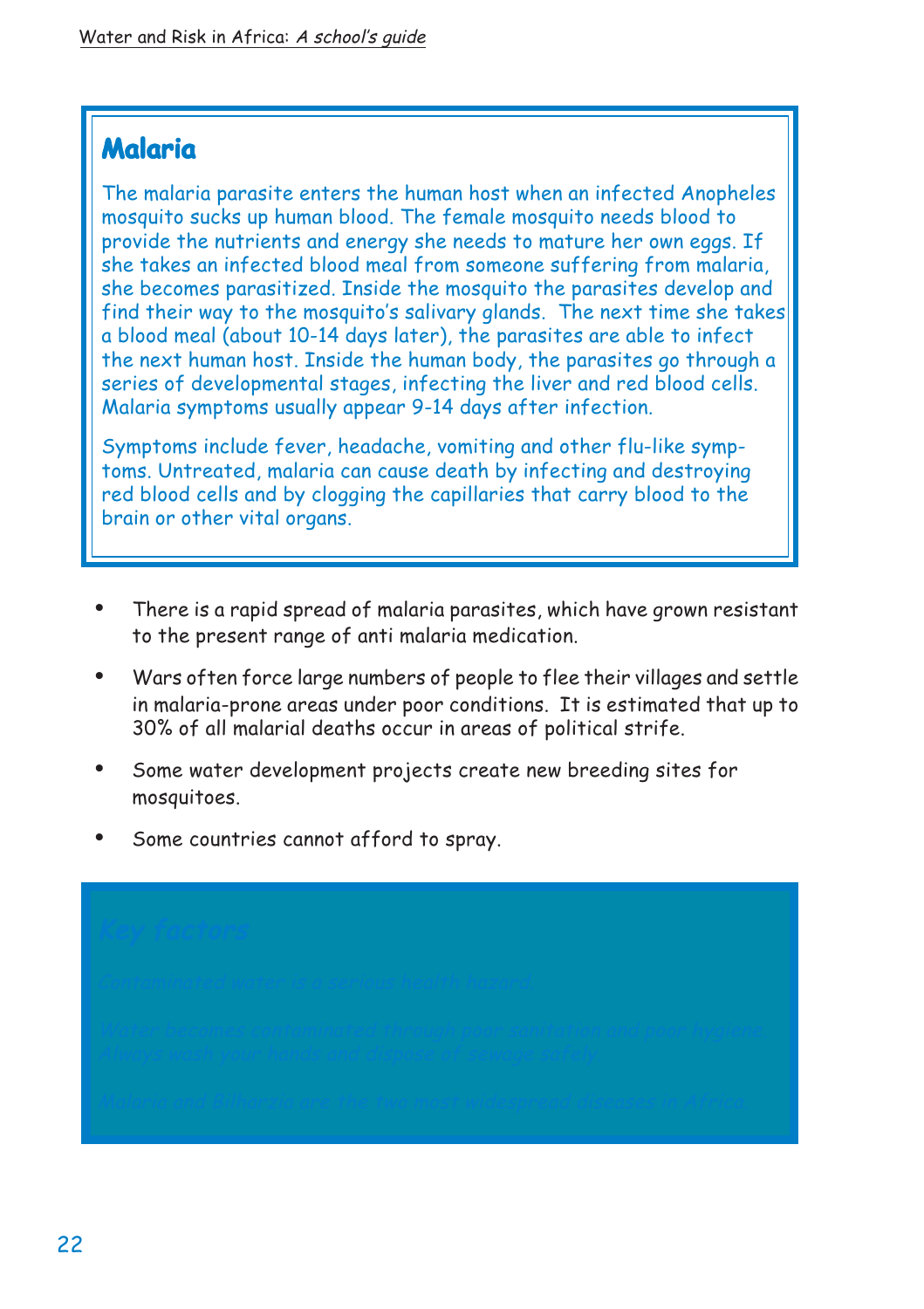#### **BILHARZIA BILHARZIABILHARZIA**

Africa has about 82%, of all bilharzia cases in the world. This disease, often called schistosomiasis, is endemic in 74 countries, and infects more than 200 million people, mainly in rural and peri-urban areas. About 20 million people are severely infected. The disease mostly affects children under the age of 14. It is ranked as the second most important human parasitic disease after Malaria.

#### **Bilharzia BilharziaBilharzia**

Parasitic flatworms live part of their lifecycles in bilharzia snails. As larvae they escape from the liver of bilharzia snails into the water. When these flatworms come into contact with humans they penetrate the skin and find their way into the blood vessels of the intestine or bladder. Once in the blood vessels, the flatworms find a partner and mate continuously. Each female produces hundreds of eggs each day. The only escape for these eggs is through the rupturing of the blood vessels. If egg-infected urine and faeces escapes directly into freshwater, the eggs can hatch into larvae and find their way back to bilharzia snails to repeat the cycle.

Poor sanitation is therefore central to the control of this disease.

#### **Hope for the future:**

In 1998, leaders from throughout Africa demonstrated a political commitment to take action against the malaria epidemic by founding the "Roll Back Malaria" (RBM) global partnership. Two years later, African Heads of State and their representatives met in Abuja, Nigeria to translate RBM's goal of halving the malaria burden by 2010 into tangible political action. The focus is on the following:

- Prompt access to effective treatment and up-to-date medicines;
- Promotion of insecticide-treated nets and improved vector con trol;
- Already almost 20 African countries have reduced or eliminated taxes and tariffs on insecticide-treated nets to make them more affordable;
- Prevention and management of malaria in pregnancy; and
- Improving the prevention of, and response to, malaria epidemics and malaria in complex emergencies.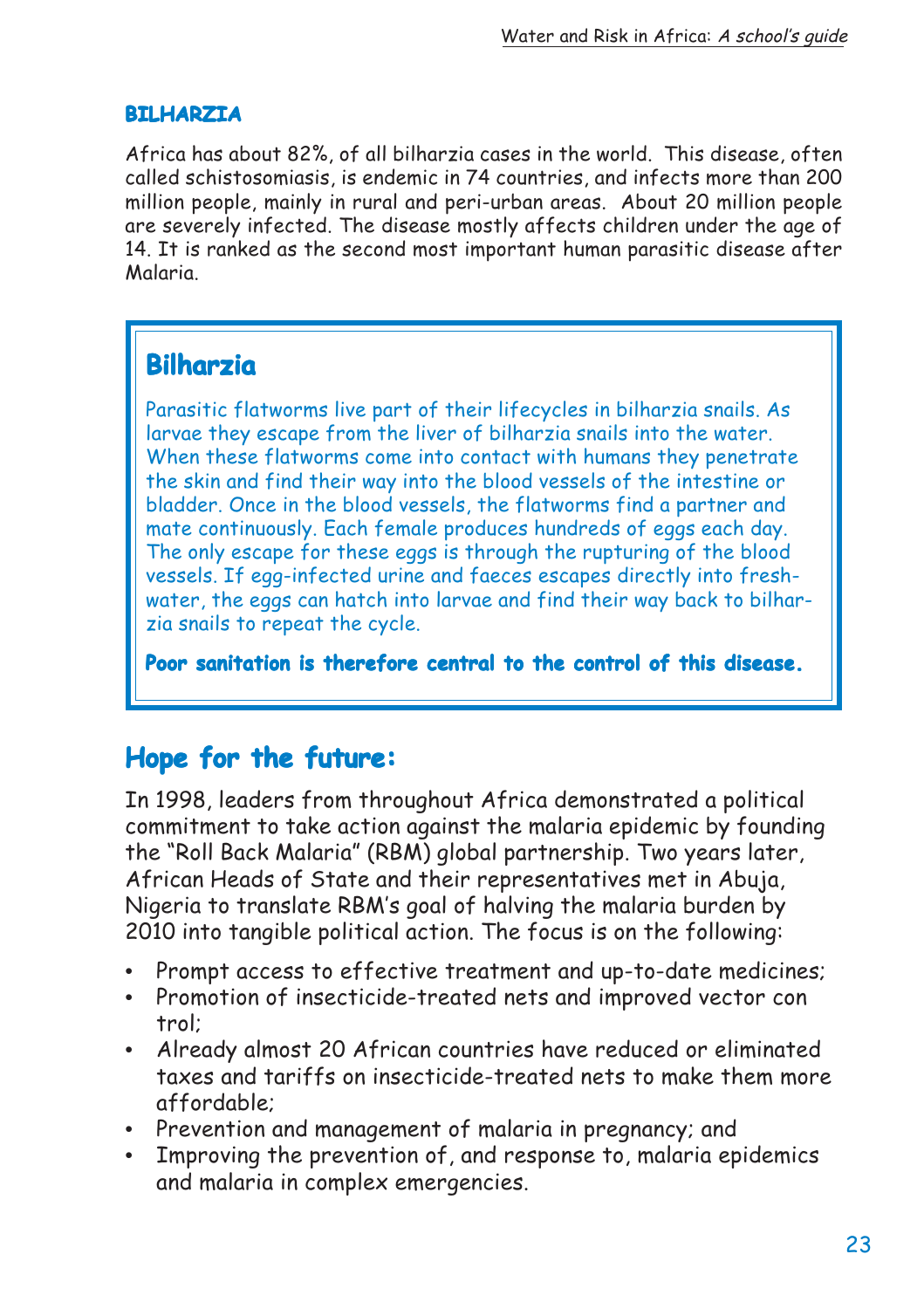#### **5. WATER - AND THE ENVIRONMENT**



#### Did you know?

Lake Malawi has more fish species than any other lake in the world.

Lake Victoria is the second largest lake in the world. The introduction of the Nile Perch into the lake has depleted or eradicated many of the natural fish species.

The floodplains of Senegal, Niger and Chad support over a million waterfowl.

The wetlands of Djoudji National Park in Senegal and the Dawling National Park in Mauritania provide a habitat for more than 3 million migratory birds belonging to nearly 400 different species.

The Bengweulu swamps in Zambia are home to 30 000 black lechwe antelope. Fish provides more than 50% of the animal protein consumed by people in Zambia, and up to 75% of the protein consumed in Malawi.

The floodplain fisheries around Lake Chad and the inland delta of the Niger are the dominant livelihood in those regions.

The floodplains of the inland delta of the Niger River are used by over 550,000 people for the post-flood dry season grazing of their at least2 million sheep and goats.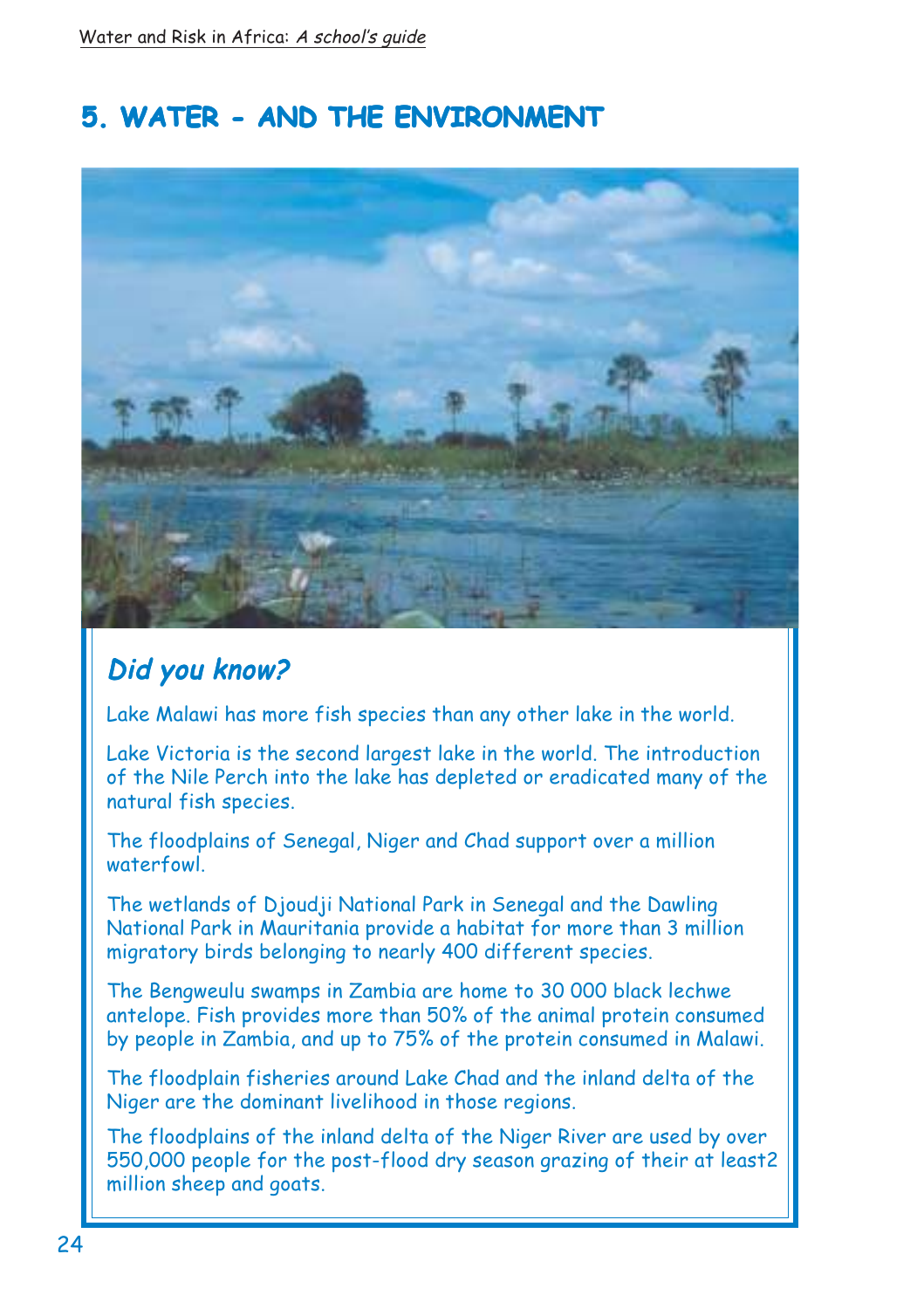#### Our survival is inextricably linked with that of the environment

When the environment becomes degraded, all forms of life become threatened. We need to ensure that our activities do not damage nature in any way, and that resources are harvested in a sustainable manner. Effective management of the environment is essential if we are to reduce the impacts of natural disasters and the risks associated with water in Africa. An area with a thriving and diverse ecosystem is better able to absorb the impact of a natural disaster than a degraded environment, and it can recover more easily.

#### Conserving Africa's biodiversity

Africa has a rich natural heritage with more than 1,150 species of mammals, 2,000 species of fish, 2,300 species of birds and more than 45,000 documented plant species found within our continent. To conserve this heritage for our children 1,200 Nationally Protected Terrestrial and Marine Areas have been proclaimed as well as almost 200 International Areas.

Regrettably many of these are highly threatened with over 2000 animal species, and close to 2,000 plant species being endangered.

#### 5.1 Wetlands

Wetlands are one of the most important ecosystems in Africa. They are also one of the most threatened.

Wetlands provide essential resources to water-dependent animals such as the African buffalo, hippopotamus, and crocodile, especially in times of drought. They are also home to many endangered animals such as the Black Lechwe and the Shoebill Stork as well being the natural habitat of hundreds of different kinds of birds, fish, and amphibians. These in turn form important sources of food for nearby communities.

Wetlands act like large sponges, absorbing water and then slowly releasing it. This process slows down water flow and erosion potential, and helps to control floods. They also recharge groundwater and are a source of water to rivers during dry periods. Wetlands are excellent filtration systems because they clean the water as it flows through of excess nutrients and sediments.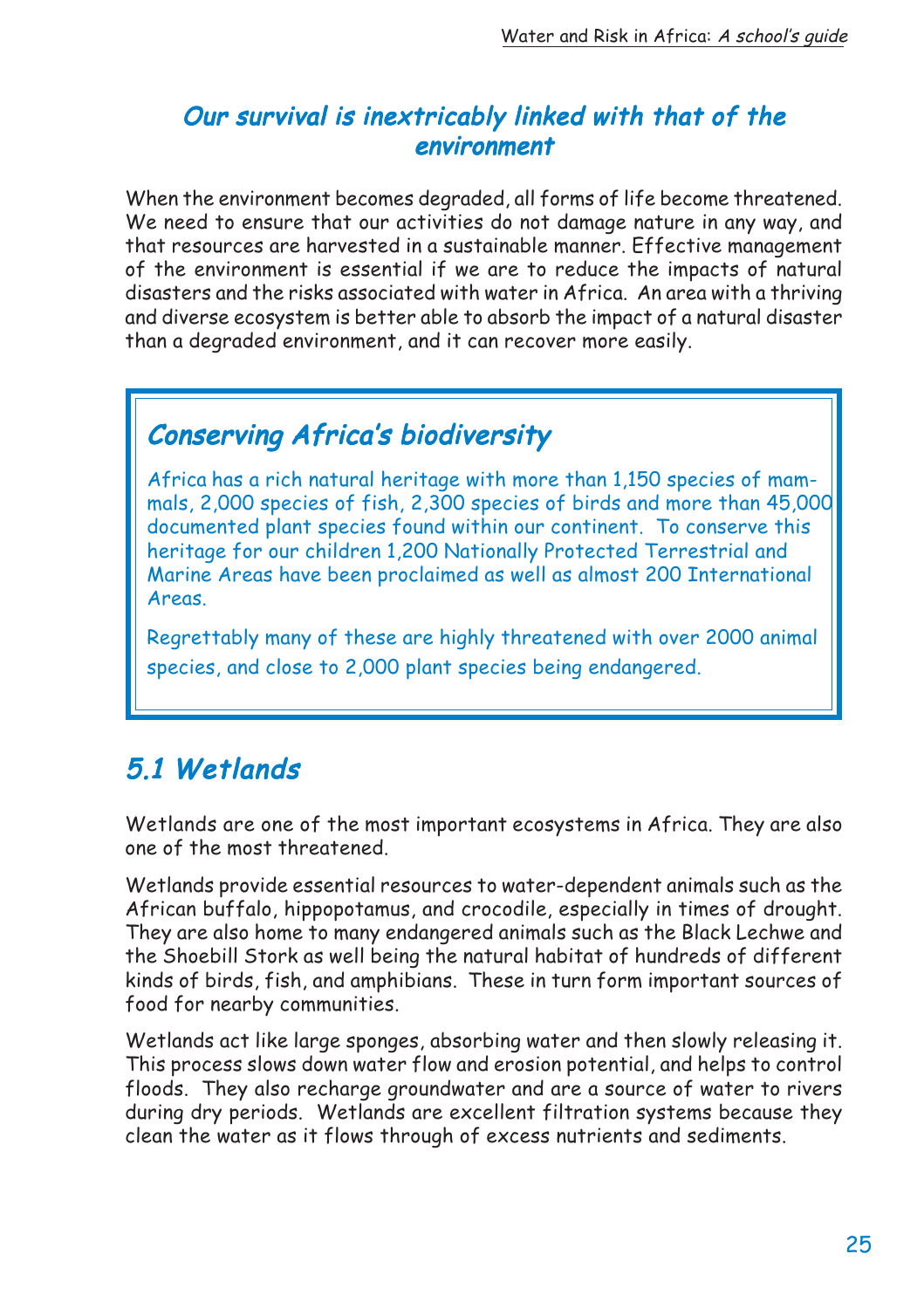#### **Threats**

Many wetlands are severely threatened by human activities resulting from:

- More and more people needing land to settle on.
- Contamination as a result of industrial growth and poor control of waste discharge.
- Poor land-use management such as land reclamation and filling.

Inappropriate agricultural development in the vicinity of the wetlands.

- Poorly sited dams.
- Introduction of alien species.

# 5.2 Clearing plant invaders

Certain plant species introduced into Africa from other parts of the world have become highly invasive. For example, the introduction of wattle (Acacia cyclops and Acacia saligna) into Africa has led to the following problems:

- A loss of arable land, loss of grazing and therefore reduced livestock production because the wattle is a thirsty plant and absorbs much of the groundwater.
- Poisoning of humans and livestock.
- Wattle is highly inflammable; fire prevention costs more, as does the damage caused by wildfires.
- Erosion following fires in heavily invaded areas.
- Increased impacts of flooding, especially after fires.
- Silting up of dams, rivers and reservoirs.

#### Key Factors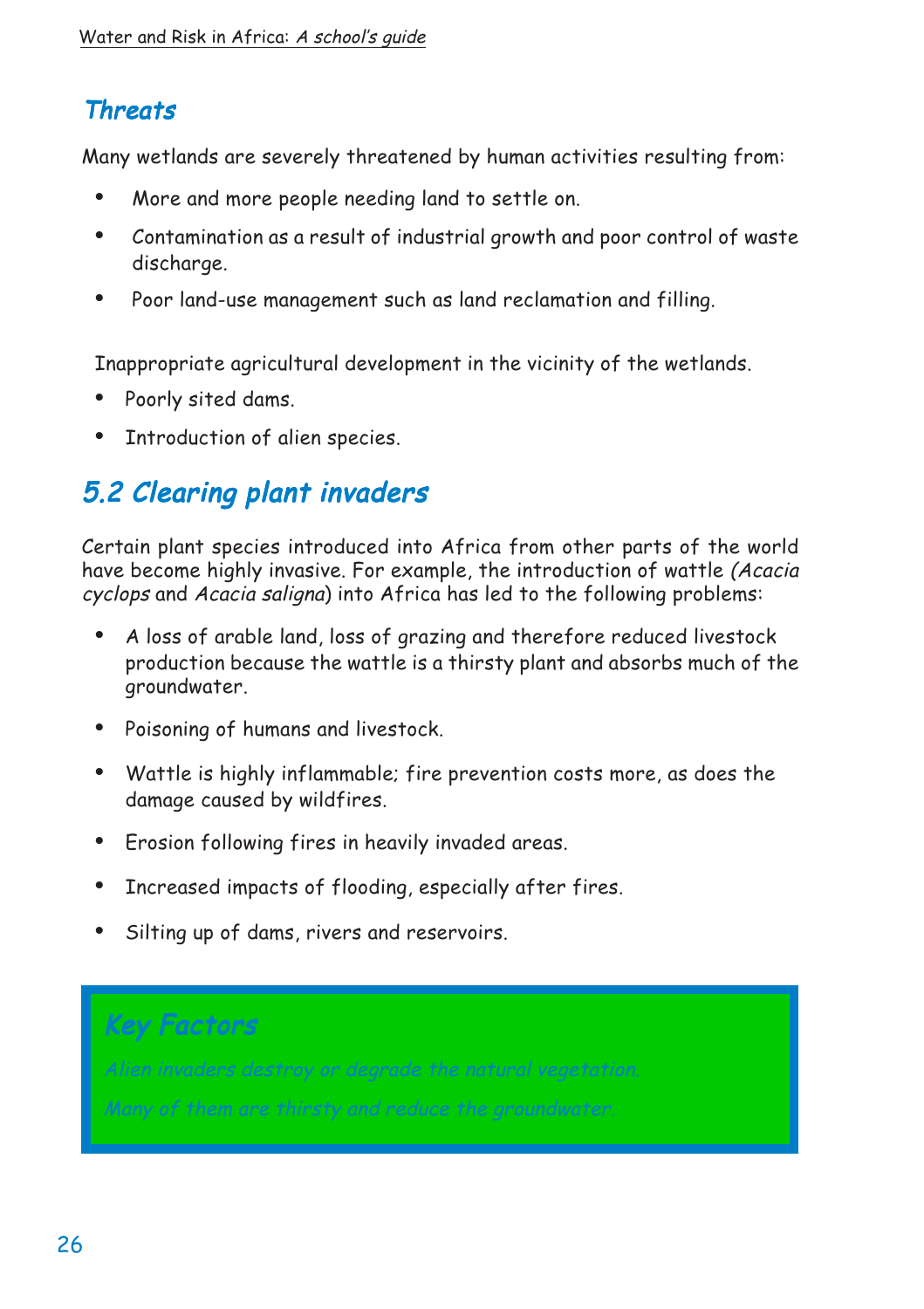Aquatic plants such as water hyacinth (Eicchornia cassipes) have been equally invasive. They grow in dense mats and damage the environment in the following ways:

- Block navigation channels and get tangled in boat propellers.
- Modify wetland environments by absorbing water-borne nutrients.
- Release toxins.
- Reduce the water quality.
- Provide an ideal habitat for disease carriers such as mosquitoes.

#### **Success Story**

'Working for Water' is a South African environmental and socialdevelopment initiative whose aim is to clear invasive alien plants such as black wattle and water hyacinth.

More than \$65 million per year is spent on the removal of 300 invasive alien plants and on wetland rehabilitation projects. Approximately 15,000 short-term jobs a year are created for the purpose.

This multi-departmental programme is internationally recognised as one of the most outstanding environmental conservation initiatives on the continent.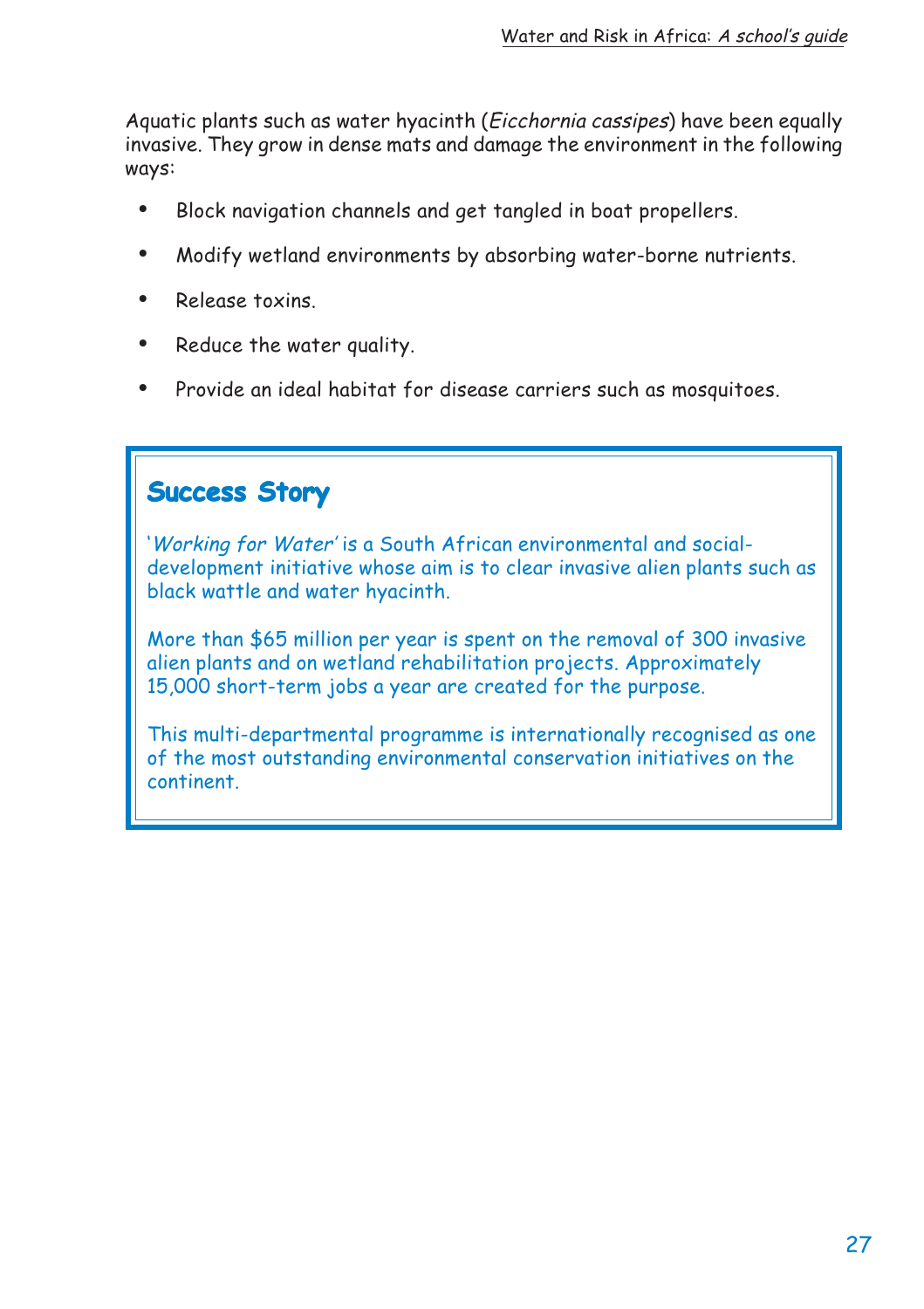### **6. CONCLUSION CONCLUSION6.**

Although water is vital to life, it has the ability to cause immense havoc to life in general, and to human society in particular.

Examples are:

- It can become a hazard, either as a quickly developing event, such as flood, or as a gradually disappearing resource such as a drought.
- It is the primary means through which many biological risks are carried, such as poisons, bacteria and viruses.
- Because of the importance of water resources, they can become a source of conflict.

We need to understand that steps taken to reduce vulnerability to water related disaster of one type may cause, or at least increase the risk of disaster from a different kind, for example wells, if unwisely sited, could introduce toxic elements or polluted water into a community's supply.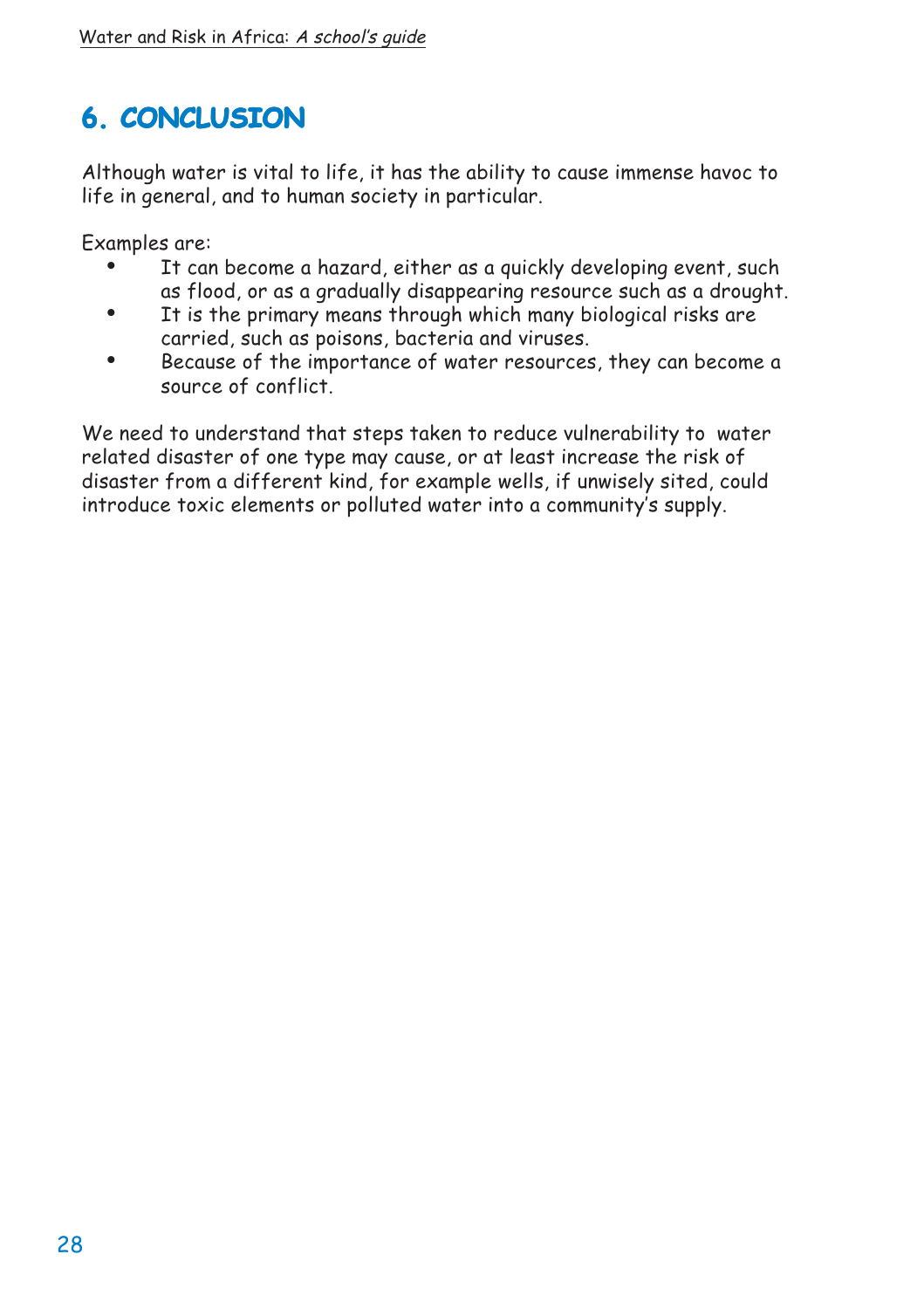# **ACKNOWLEDGEMENTS ACKNOWLEDGEMENTSACKNOWLEDGEMENTS**

#### Graphics

- Dr. Jenny Day
- Drought Monitoring Centre, Nairobi, Kenya
- International Committee of the Red Cross (ICRC)
- International Federation of Red Cross and Red Cresent Societies (IFRC)
- National Oceanic & Atmospheric Administration (NOAA)
- Stacey Searle
- World Health Organization

#### **Text Compilation**

- Dr. Chris Hartnady
- Ms. Rowena Hay
- Ms. Karen Goldberg
- Pat & Peter Rogers

#### **BIBLIOGRAPHY**

Ashton, P.J. 2002. Avoiding conflicts over Africa's Water Resources. Groundwater Division, Western Cape Conference: Tales of a hidden treasure, Somerset West, 16 September, 2002.

BirdLife International: Africa Programme. http://www.birdlife.net/worldwide/ regional/africa/index.html

Chenje, M. 1995. Progamme takes lead in environmental training. Southern Africa News Feature SARD, Harare.

Chenje, M., and Johnson, P. (eds). 1996. Water in Southern Africa. SADC/IUCN/ SARDC, Maseru/Harare.

Davies, B., and Day, J. 1998. Vanishing Waters, University of Cape Town Press, Cape Town.Soils Incorporated (Pty) Ltd and Chalo Environmental and Sustainable Development Consultants. 2000. Kariba Dam Case Study, prepared as an input to the World Commission on Dams, Cape Town, www.dams.org Regional Consultation of the World Commission on Dams. 1999. Large Dams and their Alternatives in Africa and the Middle East. Experiences and Lessons Learned. Summary Report. www.dams.org World Commission on Dams. 2000. Dams and Development. A New Framework for Decision Making. The Report of the World Commission on Dams – An overview. http:/ /www.dams.org Parasuraman, S. Water and Dams: Rivers of contention. In: IUCN. 2003. World conservation. Moving Water. Vol. 1. http://www.iucn.org/bookstore/ Bulletin/water-1-2003.htm

Fakir, S. 2003. Finding future water in southern Africa: avoiding conflict and war. South African Water Crisis (SAWAC). http://www.sawac.co.za/articles/ waterwar.htm

Gleick, P.H. 2003. Water Conflict Chronology. http://www.worldwater.org/ conflict.htm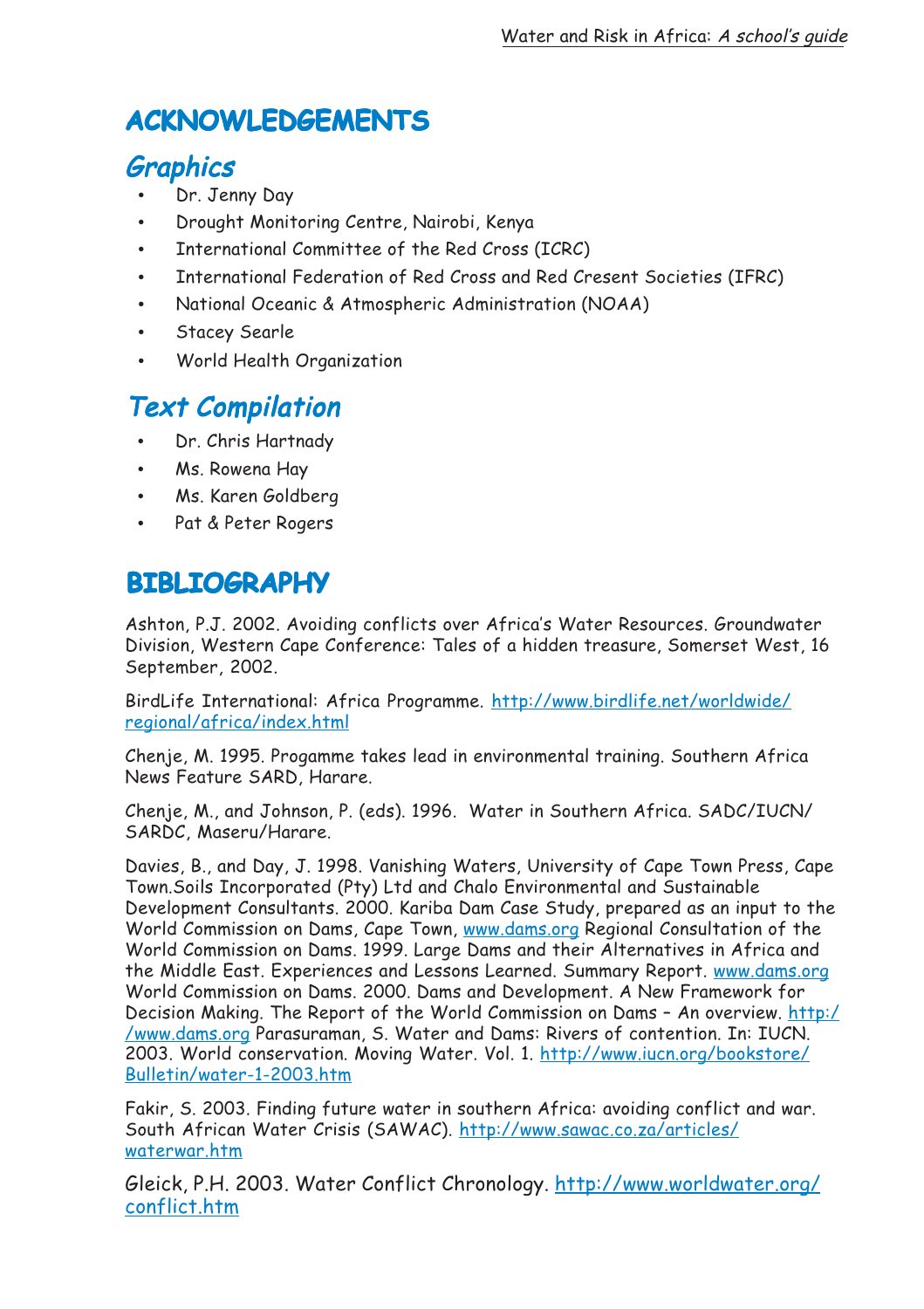Hails, A.J. (ed) 1996. Wetlands, Biodiversity and the Ramsar Convention: the role of the convention on wetlands in the conservation and wise use of biodiversity.

ISDR. 2002. Living with Risk. A Global Review of Disaster Reduction Initiatives. http://www.unisdr.org/Globalreport.htm

IUCN, 1997. IUCN Red List of Threatened Plants. IUCN, Gland, Switzerland. Available on http://www.unep-wcmc.org.uk

Kabii, T. 1996. An Overview of African wetlands. In: Hails, A.J. (ed) 1996. Wetlands, Biodiversity and the Ramsar Convention: the role of the convention on wetlands in the conservation and wise use of biodiversity.

Kovach, R.L. 1995. Earth's Fury. An introduction to natural hazards and disasters. Prentice-Hall Inc. Englewood Cliffs, New Jersey.

McNeely, J.A. 1999. Freshwater management. From conflict to cooperation. IUCN. http://www.iucn.org/bookstore/bulletin/1999/wc2/content/conflict.pdf

Mitchell, A. 2003. Botanists: thousands of plant species under threat in Africa. Planet Save.com http://www.planetsave.com/ViewStory.asp?ID=4327

Postel, S.L. and Wolf, A.T. 2001. Dehydrating conflict. Global Policy Forum, UN Security Council. http://www.globalpolicy.org/security/natres/water/2001/ 1001fpol.htm

SARDC, 2001. Twenty years of Development in Southern Africa. A sectoral review of regional integration in SADC. REDI and SARDC, Harare, Zimbabwe. http:// www.sardc.net/editorial/sanf/2001/iss9/redi%20policy%20papers.pdf

Smith, K. 2001. Environmental Hazard. Assessing and reducing disaster.  $3^{rd}$  Edition. Routledge, New York.

Stuart, S.N., Adams, R.J., and Jenkins, M.D. 1990. Biodiversity in Sub-Saharan Africa and its islands: conservation management and sustainable use. IUCN, Gland, Switzerland.

UN/WWAP (United Nations/World Water Assessment Programme). 2003. UN World Water Development Report: Water for People, Water for Life: Executive Summary. Paris, New York and Oxford, UNESCO (United Nations Educational, Scientific and Cultural Organization) and Berghahn Books.

UNEP. 2002. Africa Environment Outlook –Past, present and future perspectives. United Nations Environmental Programme, Nairobi.

UNEP. 2002. Africa Environmental Outlook. Past, Present and Future Perspectives. Earthprint Limited, UK.

UNESCO and Green Cross International. 2003. From Potential Conflict to Cooperation Potential: water for peace. Prevention and resolution of water related conflicts. http://www.unesco.org/water/wwap/pccp/pdf/brochure\_2.pdf

US Environmental Protection Agency. 2003. Functions and Values of Wetlands. http://www.epa.gov/owow/wetlands/facts/fun\_val.pdf

WCMC. 2003. Freshwater Biodiversity: a preliminary global assessment.WCMC Biodiversity Series No. 8. http://www.unep-wcmc.org/information\_services/ publications/freshwater/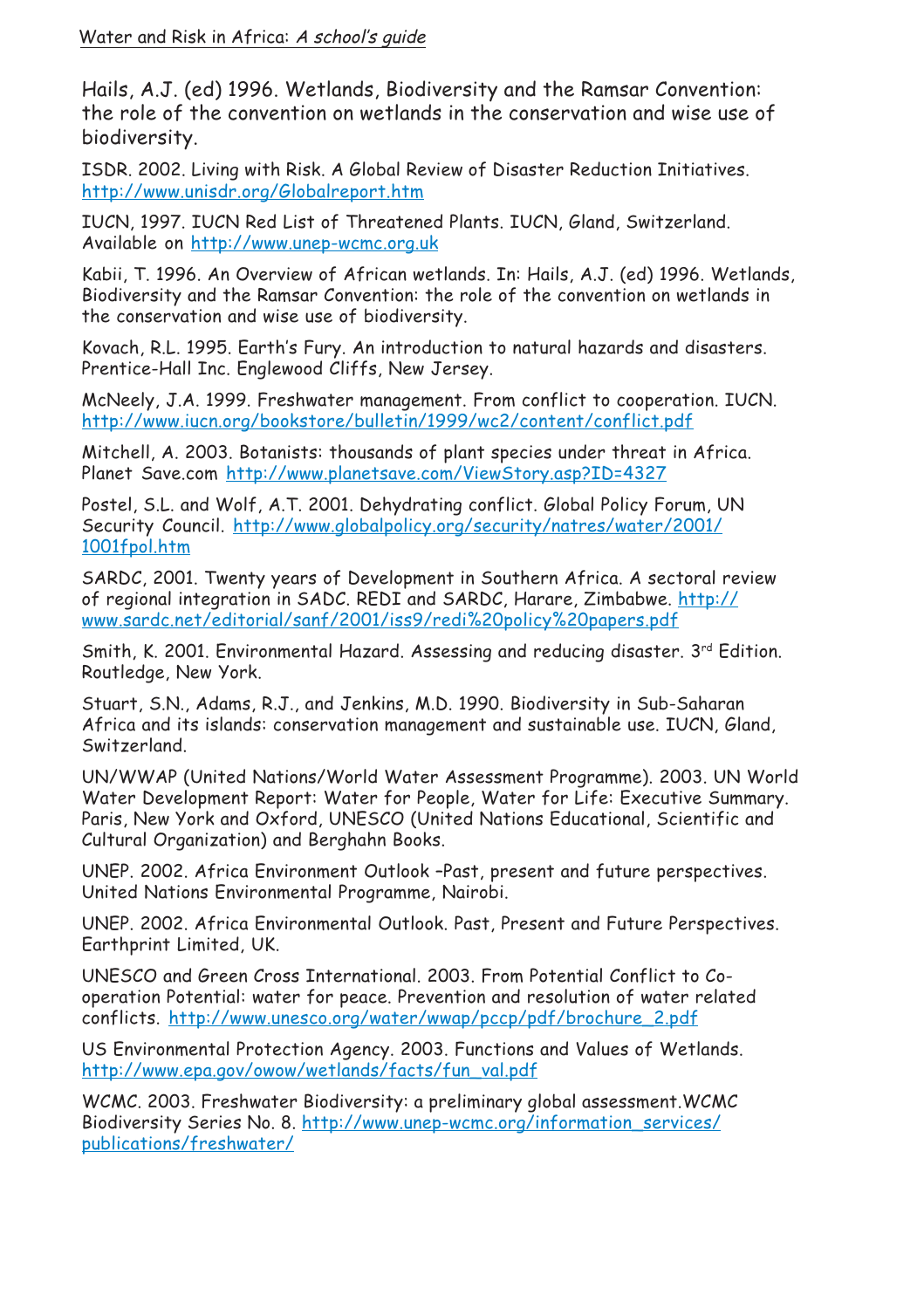#### **The United Nations Inter-Agency Secretariat for the International Strategy for Disaster Reduction (UN/ISDR)**

Within the United Nations system, the Secretariat for the International Strategy for Disaster Reduction is responsible for co-ordinating disaster reduction strategies and programmes.

Its mission is to help people withstand disasters by making them aware of the importance of disaster reduction measures and providing support to help reduce human, economic and social losses. The Secretariat also provides backing for an Inter-Agency Task Force on Disaster Reduction headed by the Under-Secretary-General for Humanitarian Affairs and comprising representatives of several United Nations agencies, regional institutions and non-governmental organisations. Within the United Nations system, the Task Force is the chief body responsible for the design of disaster reduction policy.

UN/ISDR Africa P.O. Box 47074 Block U - Room 217 Gigiri Nairobi, Kenya Tel : +254-20-624119 Fax : +254-20-624726 E-mail : ISDR-Africa@unep.org Web : www.unisdrafrica.org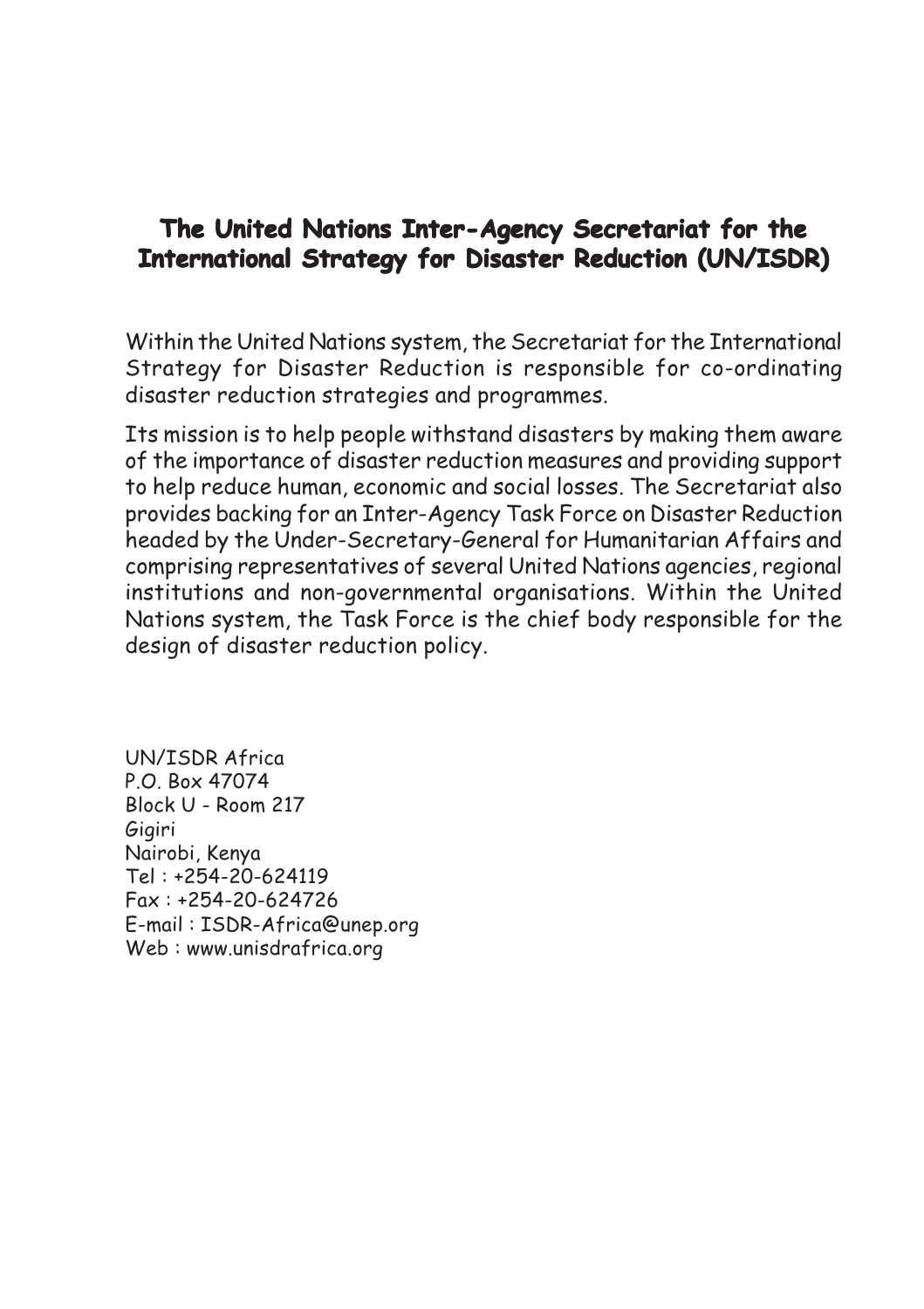UN/ISDR Africa United Nations Complex Block U - Room 217 P.O. Box 47074 Gigiri, Nairobi KENYA Tel : +254-20-624119 Fax : + 254-20-624726 E-mail: ISDR-Africa@unep.org Web : www.unisdrafrica.org